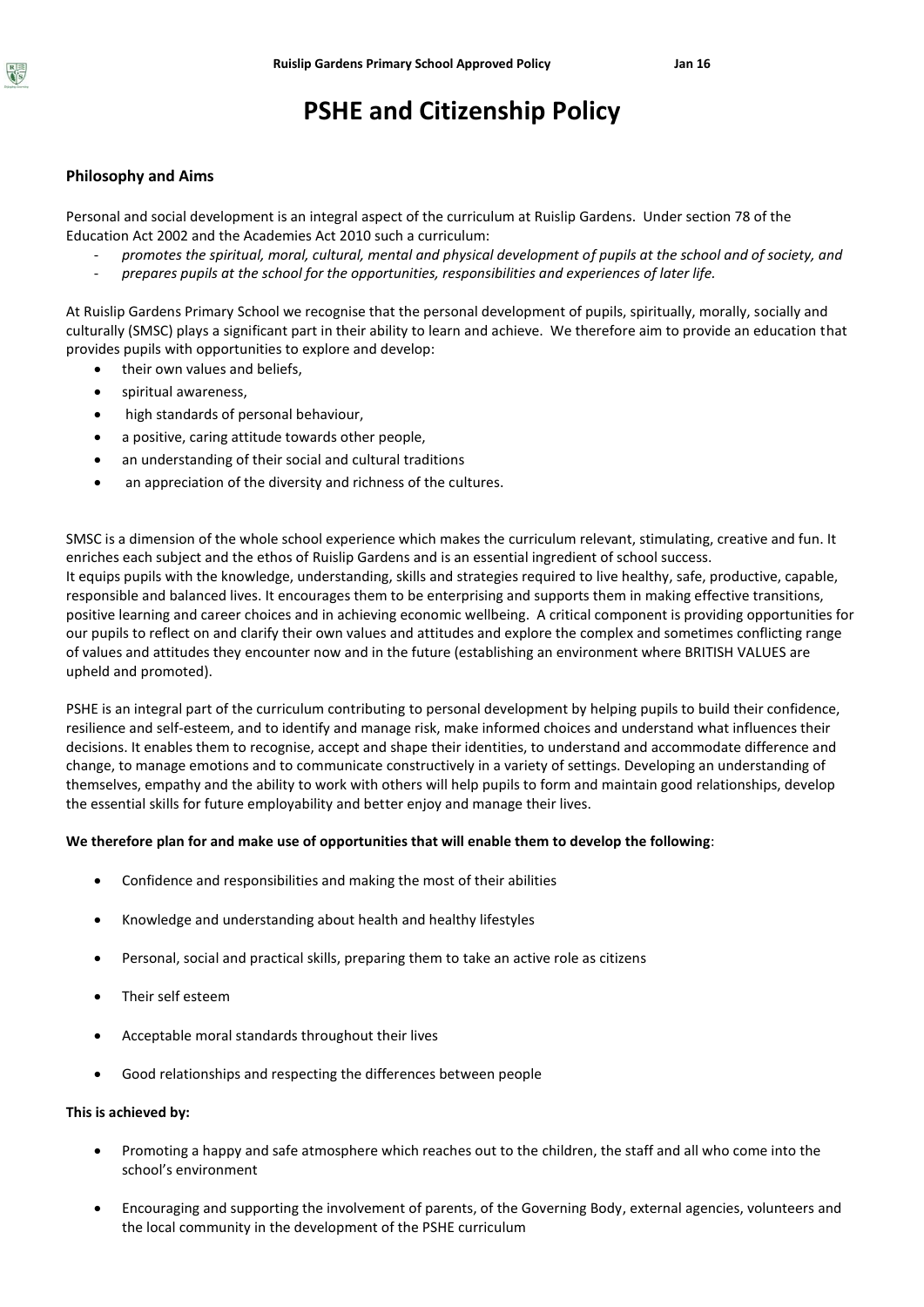- Providing the pupils with a planned programme of PSHE activities which includes SEAL, QCA Citizenship, Coram Life Education (the Life Bus) and The Christopher Winter Project (SRE).
- Giving pupils a voice
- PSHE planned in conjunction with other relevant subjects to ensure consistency and continuity for all our pupils. These include science, computing, citizenship, physical education and art, design and technology.
- Our management of day to day incidents thereby ensuring that pupils are taught about how to keep themselves safe
- The support and teaching given by the Learning Mentor team
- Staff CPD on health and wellbeing issues
- Whole school and phase assemblies
- Participation in daily acts of collective worship
- Assessing, recording and monitoring impact and outcomes

### **Curriculum Overview**

Using the PSHE Association guidelines, the programme of study is based on three core themes within which there is overlap and flexibility. These three themes are:

- **1. Health and Wellbeing**
- **2. Relationships**
- **3. Living in the Wider World**

The overarching concepts and essential skills that will be taught are summarised as follows:

### **Health and Wellbeing:**

Pupils should be taught:

- What is meant by a healthy lifestyle How to maintain physical, mental and emotional health and wellbeing
- How to manage risks to physical and emotional health and wellbeing
- Ways of keeping physically and emotionally safe
- About managing change, including puberty, transition and loss
- How to make informed choices about health and wellbeing and to recognise sources of help with this
- How to respond in an emergency
- To identify different influences on health and wellbeing

### **Relationships:**

Pupils should be taught:

- How to develop and maintain a variety of healthy relationships, within a range of social/cultural contexts
- How to recognise and manage emotions within a range of relationships
- How to recognise risky or negative relationships including all forms of bullying and abuse
- How to respond to risky or negative relationships and ask for help
- How to respect equality and diversity in relationships

## **Living in the Wider World:**

Pupils should be taught:

- About respect for self and others and the importance of responsible behaviours and actions
- About rights and responsibilities as members of families, other groups and ultimately as citizens
- About different groups and communities To respect equality and to be a productive member of a diverse community
- About the importance of respecting and protecting the environment
- About where money comes from, keeping it safe and the importance of managing it effectively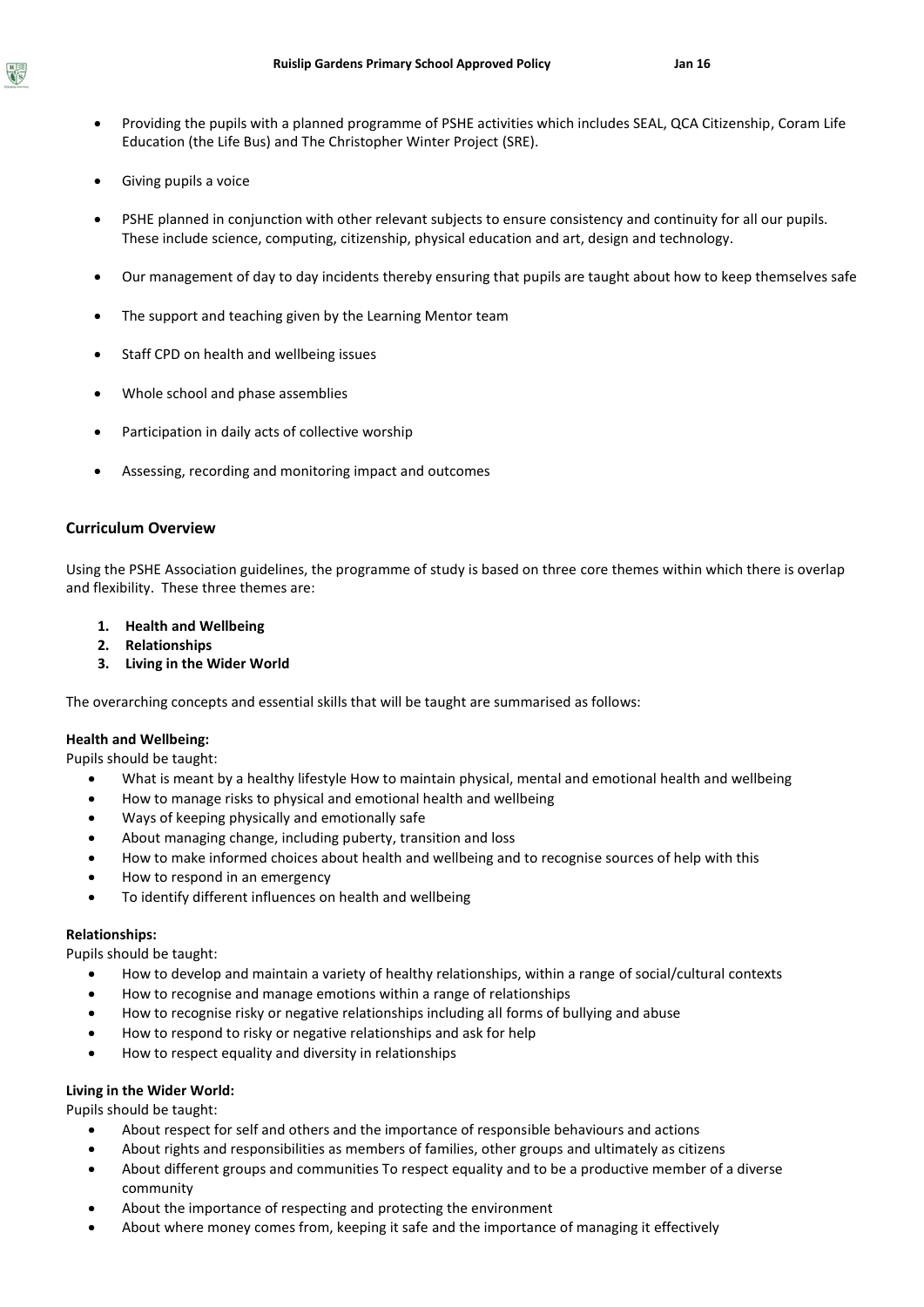- How money plays an important part in people's lives
- A basic understanding of enterprise.

# **Learning opportunities and Planning**

The three core themes outlined above are achieved by using a scheme of work following a whole school spiral curriculum model. It is laid out in a two year programme to allow for a wider and deeper coverage of PSHE education and Citizenship and is divided into twelve half-term topics, six in Year A and six in Year B. The focus in Year A is mainly on personal and interpersonal relationships and health issues. This is widened out in Year B to include social and economic relationships, including international relationships. The range of topics ensure a comprehensive coverage of most PSHE education and Citizenship issues which would include community and participation, safety (including e-safety), health education (inc. SRE and Drugs Education), difference and diversity, personal relationships, the environment, financial capability, globalisation, social injustice, growth and change.

(**SEE APPENDIX 1** for the colour-coded curriculum overview showing the balance of PSHE education, Citizenship and SEAL over the two years.)

The SEAL themes have been adhered to in calendar order and are intended to be supportive of, and therefore integrated into, the wider PSHE education or Citizenship focus rather than a stand-alone topic. Where possible, the topics are linked to whole school/calendar events which might be taking place and which provide a further opportunity to link with and reinforce the PSHE education focus of the half-term.

Years 1 and 2 follow the same units of work, as do Years 3 and 4 and Years 5 and 6. The scheme has as its premise a dedicated PSHE education teaching slot of 30-40 minutes per week and an average of 6 sessions per half-term. It is intended for KS1 and KS2 as ample coverage of PSED themes already occurs in EYFS.

PSE is covered in the EY Foundation Stage as part of Personal, Social and Emotional Development. Teachers use Development Matters (2012) to plan activities and areas focusing on self-confidence and awareness, feelings and behaviour and making relationships. Children are assessed in these areas at the end of Reception.

## **Equal Opportunities and Special Educational Needs**

In Ruislip Gardens Primary School, all pupils are valued and we are committed to equal access to the whole curriculum. Throughout our programme of study, we promote positive attitudes towards all disabilities, cultures and gender and challenge stereotypical behaviour.

Particular care is taken to ensure that vulnerable pupils, including those with special educational needs, will receive their entitlement to PSHE, Citizenship and SEAL education. Teachers focus on developing confidence and skills to manage situations requiring decision –making. They identify the particular needs of each pupil and adapt and differentiate the programme of study accordingly.

Research confirms that if supported, valued, self-aware pupils can be 'in the moment' of the classroom and learn more effectively, they can maintain their motivation and they can realise their potential.

### **Assessment**

Integral to effective teaching and learning in this area is using assessment to identify prior knowledge and understanding and have a sense of what the pupils themselves want and need to know. The previous National Curriculum end of key stage statements for KS1 and KS2 remain as guidelines for summative assessment (**SEE APPENDIX 2**).

Embedded within the scheme of work, there are 'end of key stage assessment activities' containing ideas and activities for individual pupils, pairs or small group work which will help record pupil work against each end of key stage statement for PSHE (except where those statements are met using SEAL activities).

Staff also monitor acquisition of skills, knowledge and attitude development through activities such as pupil self and peer assessment, surveys, verbal and written feedback and observation.

### **Development Plans:**

- To review and update resources
- To develop more links with external agencies
- To use the Life Bus annually
- To develop the role of the School Council, Road Safety Officers and Eco Warriors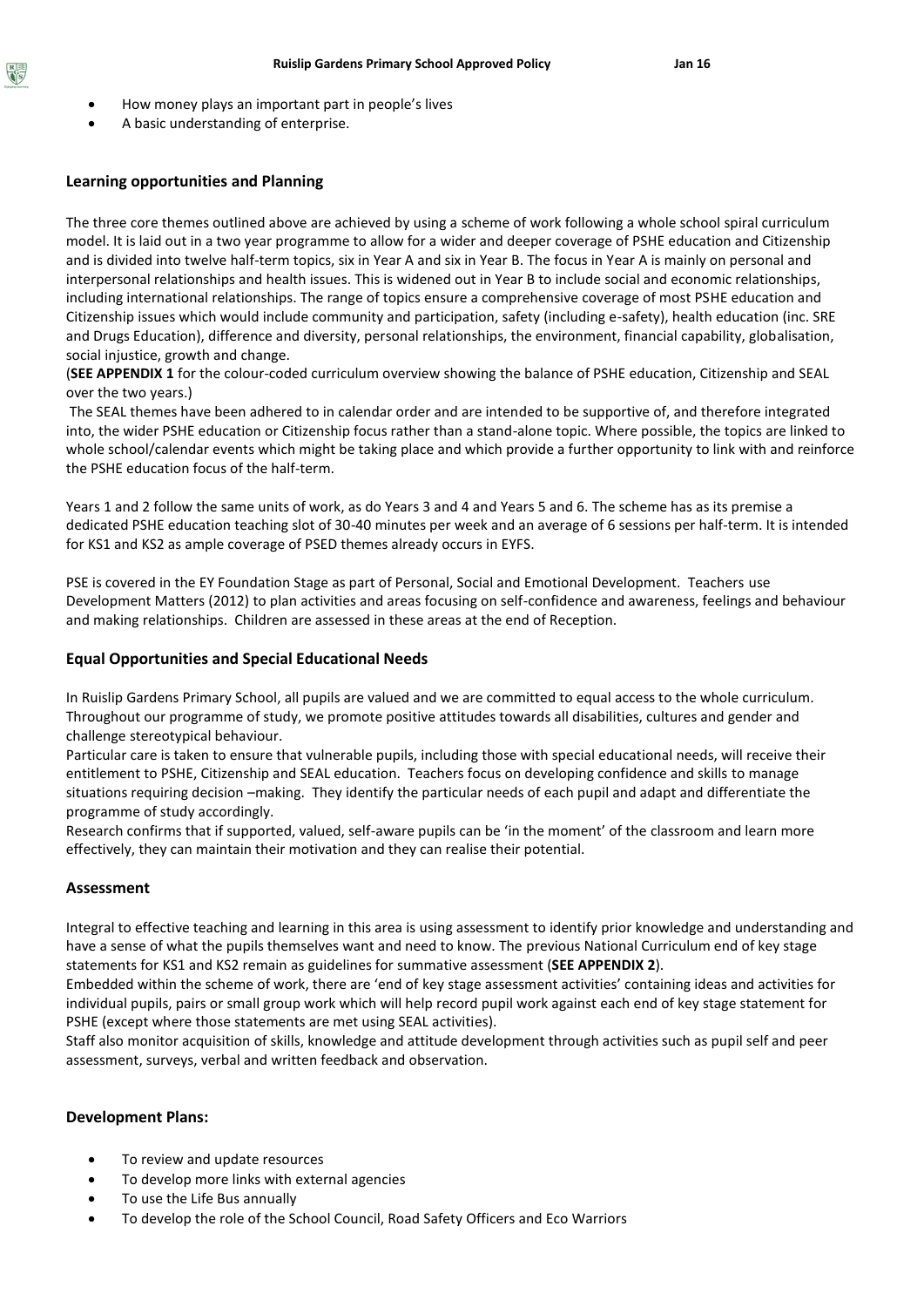To investigate and incorporate use of Go Givers online materials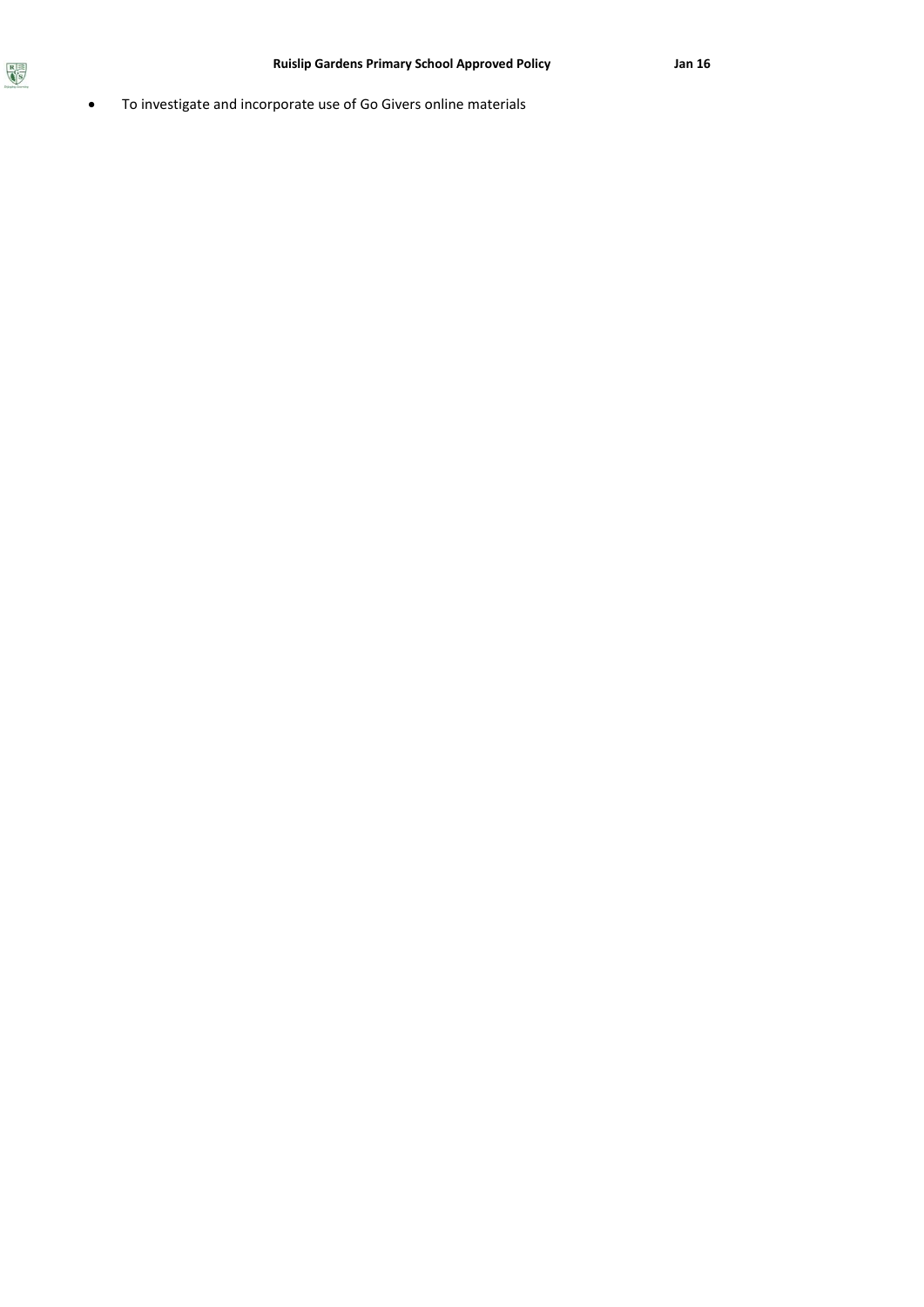# **RUISLIP GARDENS SCHEME OF WORK FOR PSHE, CITIZENSHIP, SEAL AND SCARF CURRICULUM OVERVIEW –WHOLE SCHOOL SPIRAL CURRICULUM OVER TWO YEARS**

| <b>YEAR</b>         | We're all stars!                                                                                                                                                        | Be friendly,<br>be wise                                                                                                                                          | <b>Dear Diary</b>                                                                                                                                                               | Daring to be<br>different                                                                                                                                                   | <b>Living long, living</b>                                                                                                                                                                                         | Joining in and joining up                                                                                                                                                                                             |
|---------------------|-------------------------------------------------------------------------------------------------------------------------------------------------------------------------|------------------------------------------------------------------------------------------------------------------------------------------------------------------|---------------------------------------------------------------------------------------------------------------------------------------------------------------------------------|-----------------------------------------------------------------------------------------------------------------------------------------------------------------------------|--------------------------------------------------------------------------------------------------------------------------------------------------------------------------------------------------------------------|-----------------------------------------------------------------------------------------------------------------------------------------------------------------------------------------------------------------------|
| A<br>$\overline{1}$ | Devising a class<br>charter<br>Getting to know<br>each other<br>Problem-solving<br>Looking after each<br>other<br>Happy playtimes<br>Making choices<br><b>SCARF 1.2</b> | Making friends<br>Falling out with a<br>friend<br>Managing anger<br>Anti-bullying<br>Hazards in the<br>home and<br>fire safety SCARF<br>1.5<br>Road safety       | Asking for help<br>Feeling loved and<br>cared for<br>Managing<br>uncomfortable feelings<br>Thoughts, feelings and<br>behaviour<br>Dealing with worries<br>Supporting each other | Our likes and<br>dislikes<br>Feeling proud<br>Being special<br>Recognising<br>worries<br>Staying calm and<br>relaxed<br>Standing up for<br>myself<br><b>SCARF 1.6</b>       | <b>strong</b><br><b>SRE:</b> keeping clean<br><b>SRE:</b> growing and<br>changing<br><b>SRE:</b> families and care<br>Looking after our teeth<br>Staying healthy <b>SCARF</b><br>1.1, 1.3<br>Setting a simple goal | Listening effectively<br><b>Expressing opinions</b><br>Knowing right and wrong<br>Needs of living things<br>Developing responsibility - looking<br>after animals<br>Who else looks after animals?<br><b>SCARF 1.4</b> |
| $\mathbf{3}$        | Devising a class<br>charter<br>Gifts and talents<br><b>SCARF 3.6</b><br><b>Exploring feelings</b><br>Working<br>cooperatively<br>Happy playtimes<br>Having opinions     | The importance<br>of friends<br><b>SCARF 3.5</b><br>Falling out with a<br>friend<br>Managing anger<br>Anti-bullying<br>What to do in an<br>Emergency<br>E-safety | Knowing where to go<br>for help<br>Taking responsibility<br>Making wise choices<br>Managing<br>uncomfortable feelings<br>Dealing with worries<br>Supporting each other          | Similarities and<br>differences<br>Feeling good about<br>yourself<br>Surprises<br>Hopeful and<br>disappointed<br>Hiding or showing<br>feelings<br>Standing up for<br>myself | <b>SRE:</b> male and female<br>differences<br><b>SRE:</b> personal space<br><b>SRE:</b> family differences<br>Feeling happy<br>Staying healthy<br>Overcoming barriers to<br>reaching goals<br>SCARF 3.2, 3.3, 3.4  | Jobs at home and in school<br>Representation - local council<br>Voting and debating<br>Having a say in the school community<br>Voluntary, community and pressure<br>groups<br>Fund-raising                            |
| 5                   | Devising a class<br>charter<br>Gifts and talents<br><b>Exploring feelings</b><br>Working<br>cooperatively<br><b>Communication skills</b><br>Role models                 | Different types of<br>friends<br>Conflict resolution<br>Managing anger<br>Anti-bullying<br><b>First Aid</b><br><b>SCARF 5.1, 5.2,</b><br>5.4                     | Knowing where to go<br>for help<br>Managing<br>uncomfortable feelings<br>Put-downs and boost<br>ups<br><b>Breaking friends</b><br>Forgiveness<br>Supporting each other          | Differences of<br>opinion<br>Agreeing and<br>disagreeing<br>Risky choices<br>Standing out from<br>the crowd<br>Being assertive                                              | <b>SRE: puberty</b><br><b>SRE:</b> male and female<br>changes<br>SRE: puberty and<br>hygiene<br>The concept of well-<br>being<br>Being an effective<br>learner<br>Role models<br><b>SCARF 5.6</b>                  | Anti-social behaviour and the<br>consequences of crime SCARF 5.3<br>Rules and laws<br>The local courts<br>Voting and debating<br>Having a say in the school community<br>Fund-raising<br>Scarf 5.5, 5.7               |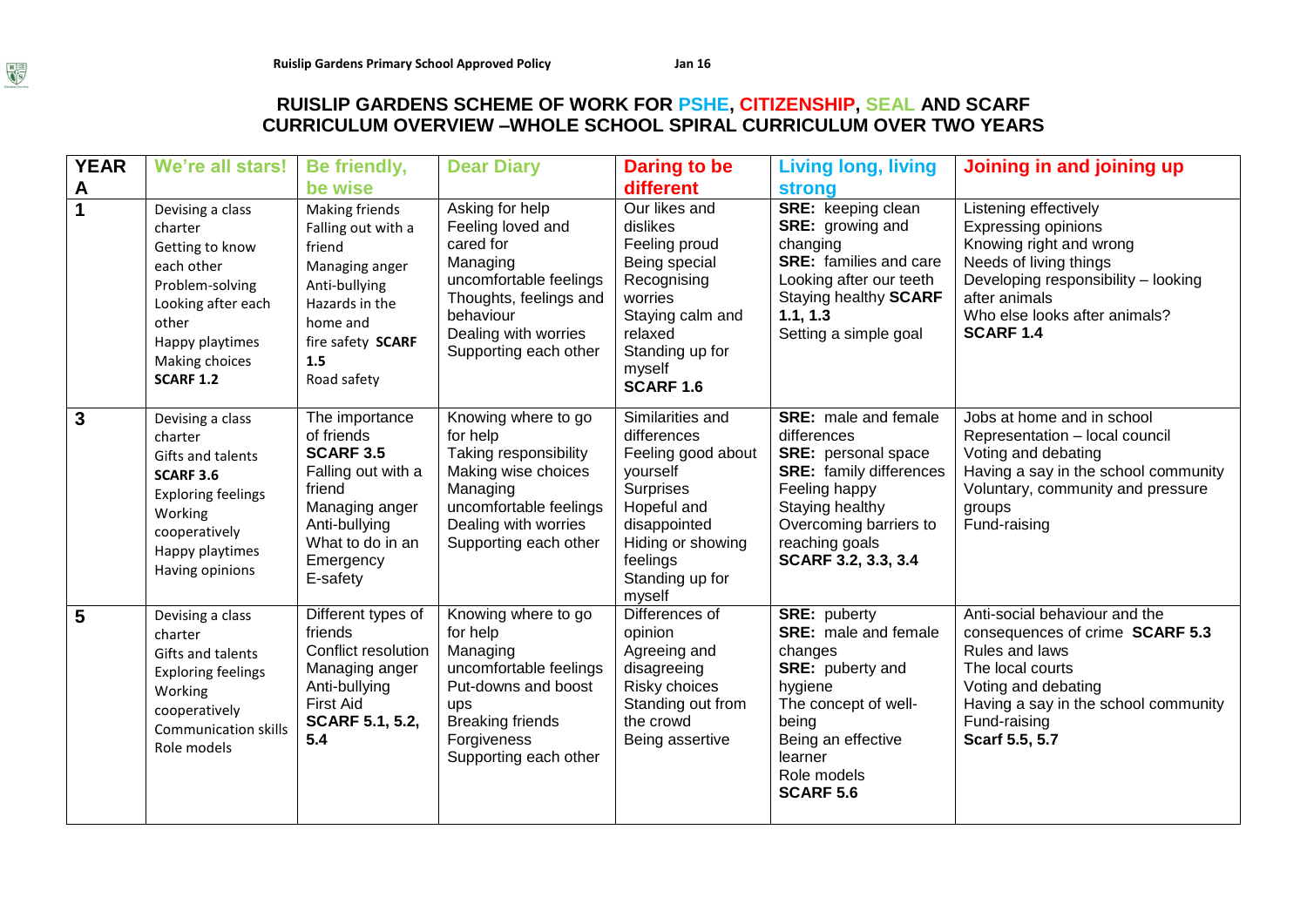# **RUISLIP GARDENS SCHEME OF WORK FOR PSHE, CITIZENSHIP, SEAL AND SCARF CURRICULUM OVERVIEW –WHOLE SCHOOL SPIRAL CURRICULUM OVER TWO YEARS**

| <b>YEAR</b>         | It's our world!                                                                                                                                                                                      | Say no!                                                                                                                                                                                                                        | <b>Money matters</b>                                                                                                                                     | <b>Who likes</b>                                                                                                                                                                                                | <b>Growing up</b>                                                                                                                                                                                                          | <b>People around us</b>                                                                                                                                                                                                    |
|---------------------|------------------------------------------------------------------------------------------------------------------------------------------------------------------------------------------------------|--------------------------------------------------------------------------------------------------------------------------------------------------------------------------------------------------------------------------------|----------------------------------------------------------------------------------------------------------------------------------------------------------|-----------------------------------------------------------------------------------------------------------------------------------------------------------------------------------------------------------------|----------------------------------------------------------------------------------------------------------------------------------------------------------------------------------------------------------------------------|----------------------------------------------------------------------------------------------------------------------------------------------------------------------------------------------------------------------------|
| B<br>$\overline{2}$ | Devising a class charter<br>Getting to know each<br>other SCARF 2.1<br>Communities we belong to<br>Saving energy around<br>school<br>Recycling<br>Pollution                                          | Drugs Ed: medicines<br><b>SCARF 2.1</b><br>Drugs Ed: household<br>substances<br>Drugs Ed: the dangers of<br>smoking<br>Drugs Ed: the dangers of<br>alcohol<br>Feeling safe<br>Anti-bullying<br><b>SCARF 2.4</b>                | Why do we have<br>money?<br>Keeping money<br>safe<br>Can I afford it?<br>Wants and needs<br>What does it mean<br>to be rich?<br>Setting a simple<br>goal | chocolate?<br>Foods from around the<br>world<br>Customs and rituals<br>Special day foods and<br>celebrations<br>How much chocolate do<br>we eat?<br>Where does chocolate<br>come from?<br>Fair trade principles | <b>SRE: differences:</b><br>boys and girls<br><b>SRE: differences:</b><br>male and female<br><b>SRE: naming body</b><br>parts<br>Being unique<br>Making change<br>happen<br>Changing our<br>behaviour                      | Special people<br>People who help us<br>Feeling lonely SCARF 2.3<br>Different kinds of families<br>Difficult choices<br>People and places around<br>the world<br><b>SCARF 2.5, 2.6</b>                                     |
| $\overline{4}$      | Devising a class charter<br><b>SCARF 4.1</b><br>Understanding rules and<br>laws<br>Saving energy (1)<br>Saving energy (2)<br>Climate change (1)<br>Climate change (2)<br><b>SCARF 4.2</b>            | Drugs Ed: risk taking<br><b>SCARF 4.4</b><br>Drugs Ed: legal and<br>illegal drugs SCARF 4.6<br>Drugs Ed: effects of<br>smoking<br>Drugs Ed: effects of<br>alcohol<br>Keeping safe (gangs)<br>Anti-bullying<br><b>SCARF 4.3</b> | Keeping track of<br>my money<br>Paying for goods<br>Family expenses<br>Planning and<br>budgeting<br>Charity work<br>Fund-raising for<br>charity          | The real cost of<br>chocolate<br>What is fair trade?<br>Consumer power<br>The media and<br>information<br>Advertising<br>Recognising and<br>challenging stereotypes                                             | <b>SRE:</b> growing and<br>changing<br><b>SRE:</b> body changes<br>and reproduction<br>SRE: what is puberty?<br>Wishes, hopes and<br>dreams<br>Positive and<br>unwelcome change<br><b>SCARF 4.5</b>                        | Similarities and differences<br>How we are all connected<br>Living and working<br>cooperatively<br>Recognising and<br>challenging prejudice<br>Gender stereotypes<br>Contributing to society-jobs<br>people do             |
| $6\phantom{1}6$     | Devising a class charter<br>Understanding democracy<br><b>Environmental awareness</b><br>and responsibility<br>Climate change (1)<br>Climate change (2)<br>Sustainability issues<br><b>SCARF 6.1</b> | Drugs Ed: risk taking and<br>dealing with pressure<br>Drugs Ed: legal and<br>illegal drugs<br>Drugs Ed: say no to<br>smoking<br>Drugs Ed: attitudes to<br>alcohol<br>Keeping safe (knives)<br>Anti-bullying                    | Earning money<br>Value for money<br>Lending and<br>borrowing money<br>Achieving goals<br>Deductions and<br>expenses<br>Poverty                           | Rich and poor nations<br>Trade across the world<br>Global footprints<br>Food shortages and<br>hunger<br>Fairness and<br>responsibility<br>Reporting the news                                                    | SRE: puberty and<br>reproduction<br><b>SRE:</b> relationships<br>and reproduction<br><b>SRE:</b> conception and<br>pregnancy<br><b>SRE:</b> being a parent<br>Common responses to<br>change<br>Transition and moving<br>on | National, religious and<br>ethnic identities in the UK<br>Different types of<br>relationships<br>Stereotyping and judgment<br>Put-downs and conflict<br>Ending friendships<br>Forgiveness<br>Scarf 6.2, 6.3, 6.4, 6.5, 6.6 |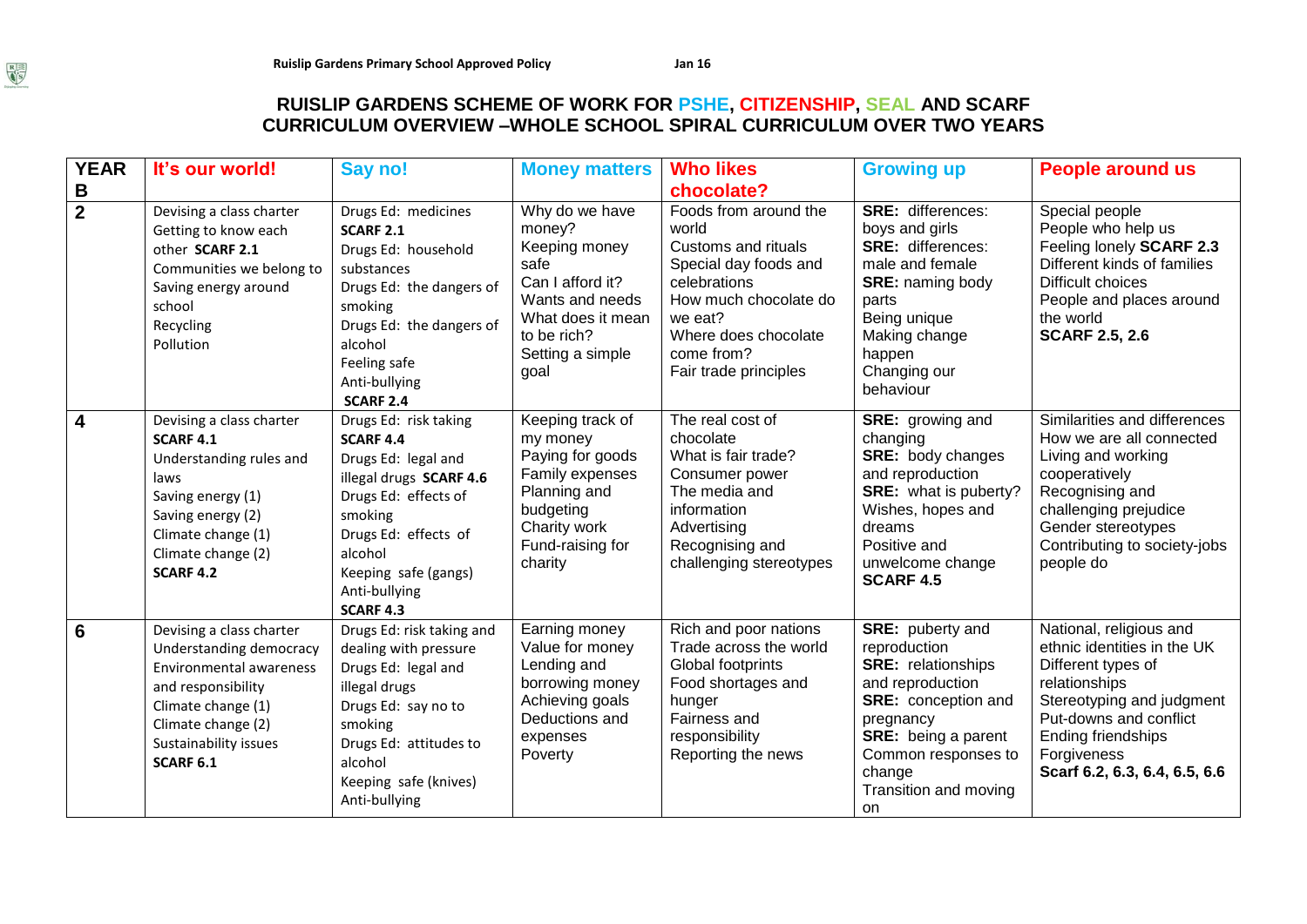# **Appendix 2 : End of Key Stage Statements for summative assessment**

| <b>KS1 Statements</b>                                             | <b>KS2 Statements</b>                                                          |
|-------------------------------------------------------------------|--------------------------------------------------------------------------------|
| Recognise and describe some of their own<br>feelings              | Recognise and acknowledge their own worth and<br>that of others                |
| Express positive qualities about themselves                       | Listen to and explain their views confidently,                                 |
| Express positive qualities in others                              | demonstrate respect for others' views                                          |
| Give an opinion with reasons                                      | Describe how they face new challenges<br>positively                            |
| Be able to explain why some things keep them                      |                                                                                |
| healthy                                                           | Know that there are physical and emotional                                     |
|                                                                   | changes at puberty, and can say what some of                                   |
| Be able to say why a familiar situation is safe or<br>unsafe      | these are                                                                      |
|                                                                   | Talk about a range of jobs that people have, and                               |
| Recognise bullying, know that it is wrong, and<br>how to get help | some of the skills that different jobs might                                   |
|                                                                   | require                                                                        |
| Recognise that their behaviour has an effect on                   | Know why it's important to save money, and talk                                |
| others                                                            | about different ways to save                                                   |
| Demonstrate respect for differences and                           | Use their understanding to make positive choices                               |
| similarities                                                      | that will affect their physical and mental health                              |
|                                                                   | and well-being                                                                 |
| Know how family and friends care for one<br>another               | Can describe different ways of dealing with peer                               |
|                                                                   | influence and peer pressure and explain why this                               |
|                                                                   | is important                                                                   |
|                                                                   | Be able to assess risk to self in familiar situations                          |
|                                                                   |                                                                                |
|                                                                   | Identify some of the effects of some substances<br>and legal and illegal drugs |
|                                                                   | Can describe different skills needed for good                                  |
|                                                                   | relationships                                                                  |
|                                                                   | Can recognise the impact of negative behaviour                                 |
|                                                                   | and can list ways of challenging it                                            |
|                                                                   | Demonstrate that they value the contribution                                   |
|                                                                   | that different people make to society                                          |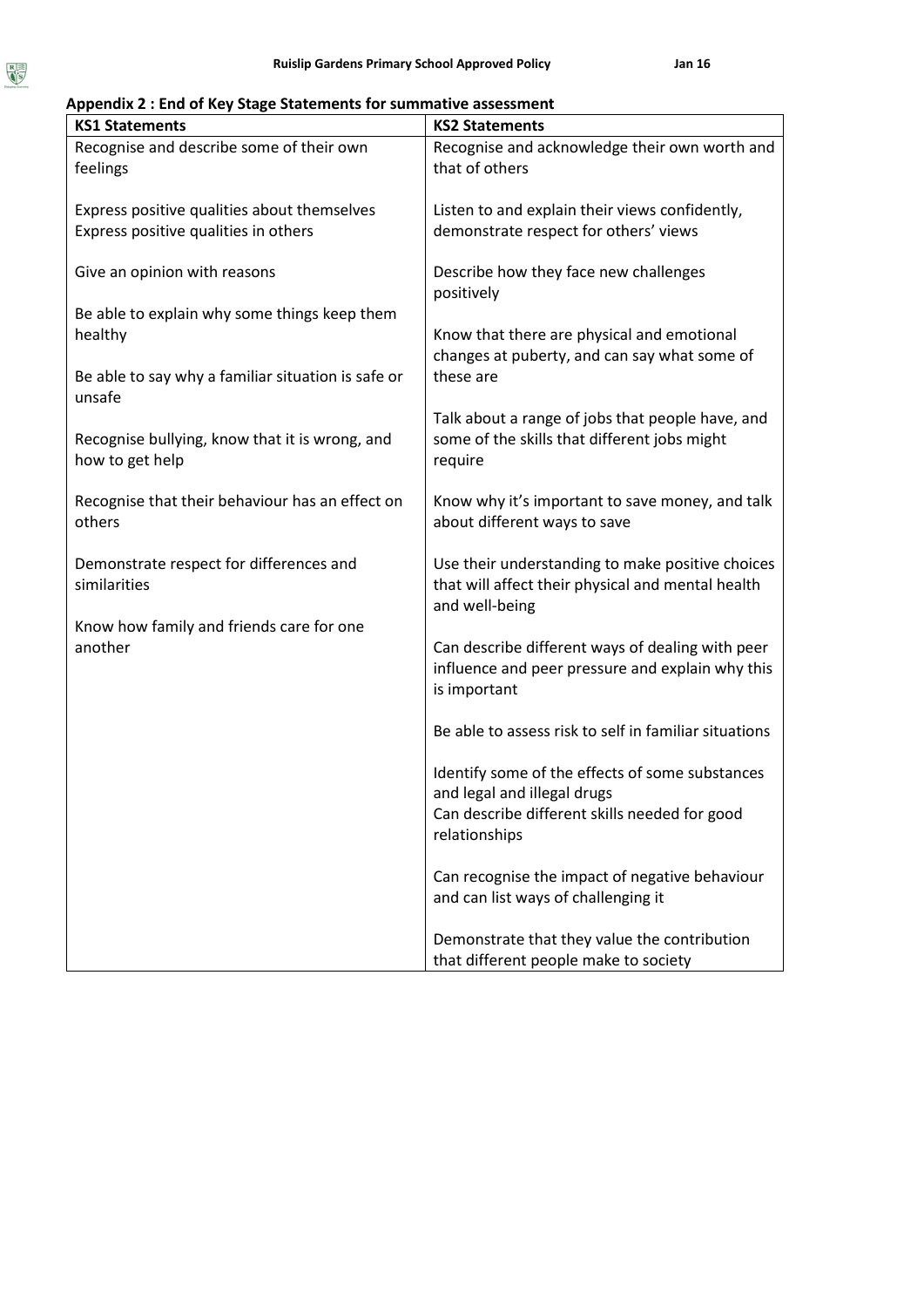

# *Spiritual, Moral, Social and Cultural Development*

# *Ruislip Gardens Primary School*

We believe that the ethos of our school underpins the SMSC development of all learners. SMSC is central to the life and work of our school, (including through Collective Worship)

Please see our school website for further information: [www.ruislipgardensschool.co.uk](http://www.ruislipgardensschool.co.uk/)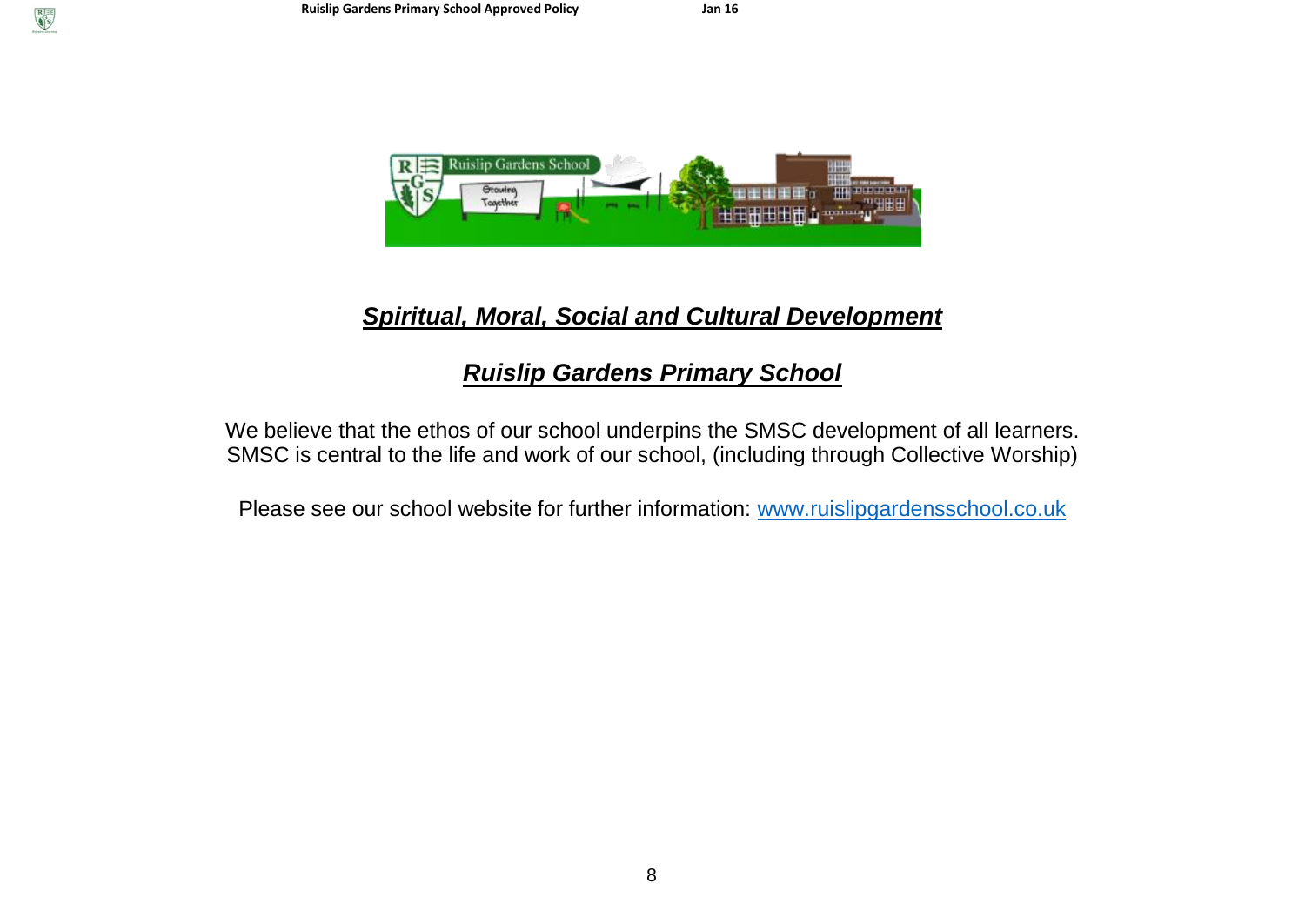| <b>Subject</b>     | We promote<br>spiritual<br>development                                                                                                                                                                                                                                                                                                                                                           | We promote <i>moral</i><br>development                                                                                                                                                                                                                                                                                                                                                            | We promote social<br>development                                                                                                                                                                                                                                 | We promote cultural<br>development                                                                                                                                           |
|--------------------|--------------------------------------------------------------------------------------------------------------------------------------------------------------------------------------------------------------------------------------------------------------------------------------------------------------------------------------------------------------------------------------------------|---------------------------------------------------------------------------------------------------------------------------------------------------------------------------------------------------------------------------------------------------------------------------------------------------------------------------------------------------------------------------------------------------|------------------------------------------------------------------------------------------------------------------------------------------------------------------------------------------------------------------------------------------------------------------|------------------------------------------------------------------------------------------------------------------------------------------------------------------------------|
| <b>Mathematics</b> | By making connections<br>between pupils'<br>mathematical skills and<br>real life; for example,<br>creating bar charts to<br>compare how a child in<br>The Gambia spends their<br>day with how children at<br><b>Ruislip Gardens spend</b><br>their time (Year 2)<br>By considering pattern,<br>order, symmetry and<br>scale in both the man<br>made and natural world.<br><b>Quantum Theatre</b> | By engaging pupils playfully;<br>for example, in unequal shares<br>of resources, why might<br>someone be upset if they<br>received less than other<br>people?<br>By reflecting on data that has<br>moral and ethical<br>implications; for example at<br>harvest time, pupils consider<br>the percentage of people<br>around the world suffering<br>from hunger (Year 6)<br><b>Quantum Theatre</b> | By the sharing of resources<br>within the classroom, the<br>negotiating of responses and<br>group problem solving.<br>By analysing social data e.g.<br>on poverty and bullying,<br>including cyber bullying in anti-<br>bullying week.<br><b>Quantum Theatre</b> | By asking questions about the<br>history of maths: for example,<br>'What did the Greeks<br>discover that we still use in<br>maths today?' (Year 5)<br><b>Quantum Theatre</b> |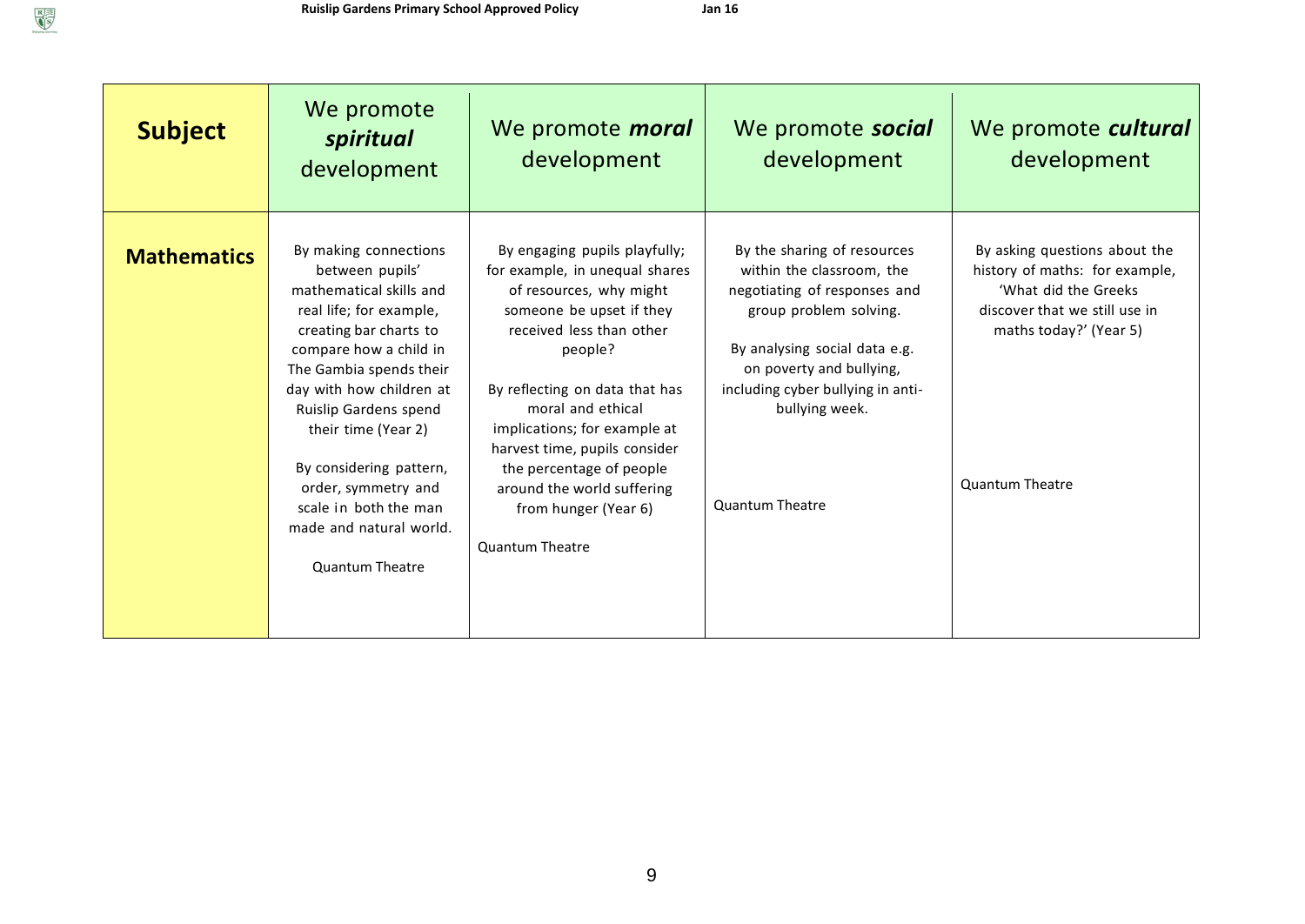| <b>Subject</b> | We promote<br>spiritual<br>development                                                                                                                                                                                                                                                                                                                            | We promote <i>moral</i><br>development                                                                                                                                                                                                                                                                                             | We promote <b>social</b><br>development                                                                                                                                                                                                                                                                                                                                               | We promote cultural<br>development                                                                                                                                                                                                                                                                                                                                       |
|----------------|-------------------------------------------------------------------------------------------------------------------------------------------------------------------------------------------------------------------------------------------------------------------------------------------------------------------------------------------------------------------|------------------------------------------------------------------------------------------------------------------------------------------------------------------------------------------------------------------------------------------------------------------------------------------------------------------------------------|---------------------------------------------------------------------------------------------------------------------------------------------------------------------------------------------------------------------------------------------------------------------------------------------------------------------------------------------------------------------------------------|--------------------------------------------------------------------------------------------------------------------------------------------------------------------------------------------------------------------------------------------------------------------------------------------------------------------------------------------------------------------------|
| <b>English</b> | In responding to a poem,<br>story or text; pupils can<br>be asked,<br>'I wonder what you<br>think happens next?'<br>'How would you feel if<br>you were the<br>person in the story?'<br>'Where<br>have you met these<br>ideas before?'<br>By appreciating the beauty<br>of language. (Power of<br>Reading, Shakespeare<br>workshops and our<br>Storytelling focus) | By exploring stimulus for<br>thinking about the<br>consequences of right and<br>wrong behavior; pupils can<br>speculate and apply their<br>learning to their own lives.<br>When they do this they are<br>developing their speaking,<br>listening and higher order<br>thinking skills.<br>By considering different<br>perspectives. | By supporting conceptual and<br>language development through<br>an understanding of and debates<br>about social issues e.g. the use of<br>social media. (KS2 Assemblies)<br>By providing opportunities for talk<br>in a range of settings, especially<br>through Power of Reading, class<br>assemblies, Forest School and the<br>children working with the Wizard<br>theatre company. | By pupils telling stories from<br>their own cultures and<br>backgrounds creating the<br>idea that 'everyone has a<br>story to tell'<br>By providing opportunities for<br>pupils to engage with texts from<br>different cultures e.g. creation<br>stories from around the world,<br>myths and legends, poems from<br>other cultures etc. (Storytelling<br>Week each year) |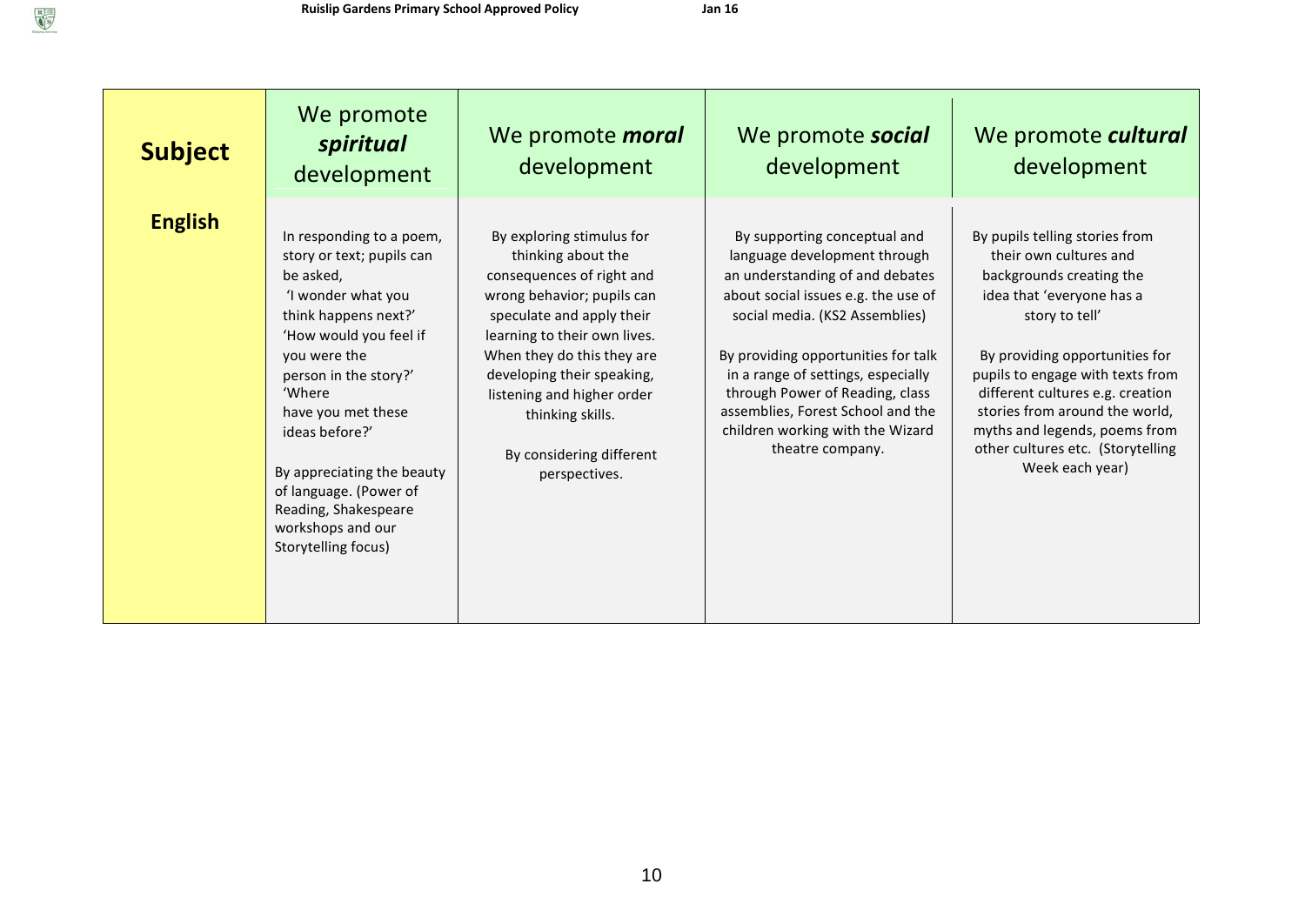| <b>Subject</b> | We promote<br>spiritual<br>development                                                                                                                                                                                                                                                                                                                                                                                                                   | We promote <i>moral</i><br>development                                                                                                                                                                                                                                                                                                                                                                           | We promote social<br>development                                                                                                                                                                                                                                                                                            | We promote cultural<br>development                                                                                                                                                                                                                 |
|----------------|----------------------------------------------------------------------------------------------------------------------------------------------------------------------------------------------------------------------------------------------------------------------------------------------------------------------------------------------------------------------------------------------------------------------------------------------------------|------------------------------------------------------------------------------------------------------------------------------------------------------------------------------------------------------------------------------------------------------------------------------------------------------------------------------------------------------------------------------------------------------------------|-----------------------------------------------------------------------------------------------------------------------------------------------------------------------------------------------------------------------------------------------------------------------------------------------------------------------------|----------------------------------------------------------------------------------------------------------------------------------------------------------------------------------------------------------------------------------------------------|
| <b>Science</b> | By demonstrating<br>openness to the fact<br>that some answers<br>cannot be provided<br>by Science.<br>By creating<br>opportunities for<br>pupils to ask<br>questions about<br>how living things<br>rely on and<br>contribute to their<br>environment.<br>By using theatre<br>company productions<br>(Science Museum)<br>which encourage our<br>pupils to open up<br>questions about the<br>size of the universe<br>and how it might have<br>been formed. | By offering pupils the chance<br>to consider the wonder of the<br>natural world and the<br>inventions which have made<br>the world a better place.<br>By considering that not all<br>developments have been<br>good because they have<br>caused harm to the<br>environment and to people.<br>(Year 5 and 6)<br>By encouraging pupils to<br>speculate about how science<br>can be used both for good and<br>evil. | By using opportunities<br>during Science lessons to<br>explain how to keep other<br>people safe and how they<br>might protect a younger or<br>vulnerable young person.<br>By exploring the social<br>dimension of scientific<br>advances e.g. environmental<br>concerns, medical advances,<br>energy processes.<br>(Year 6) | By asking questions about the<br>ways in which scientific<br>discoveries from around the<br>world have affected our lives.<br>There is a rich heritage of<br>scientific discoveries from<br>Hindu, Egyptian and Muslim<br>traditions. (RE lessons) |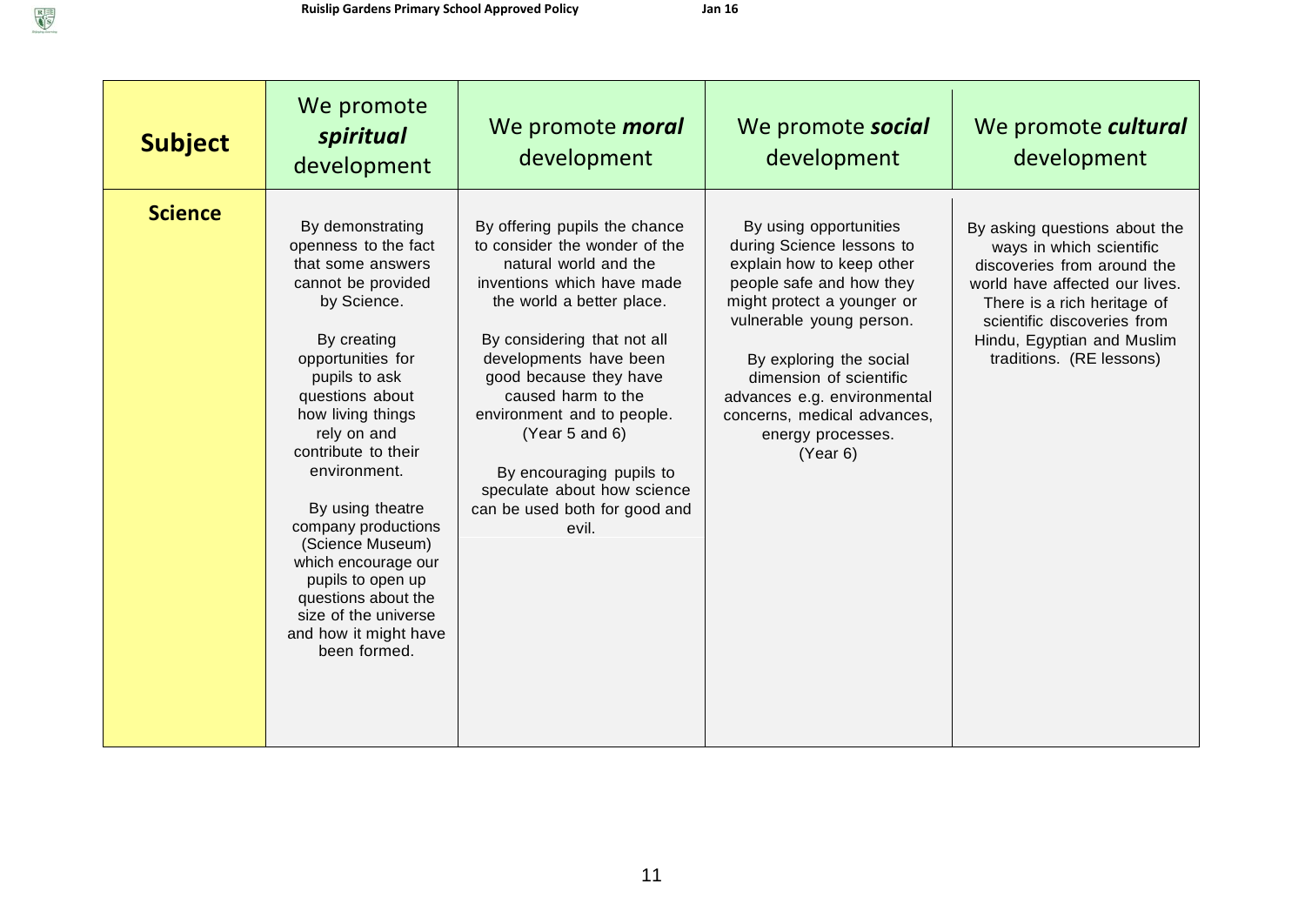$\begin{tabular}{|c|c|} \hline R & \multicolumn{3}{|c|}{\hline R} \\ \hline $G$ \\ \hline $G$ \\ \hline $G$ \\ \hline \end{tabular}$ 

| <b>Subject</b> | We promote<br>spiritual<br>development                                                                                                                                                                                                                                                                                                                                                                                                                                                                                                                                                        | We promote <i>moral</i><br>development                                                                                                                                                                                                                                                                                                                                                                                                                                                      | We promote social<br>development                                                                                                                                                                                                                                                                                                                                                                                                                                                                                                                                                                                                         | We promote cultural<br>development                                                                                                                                                                                                                                                                                                                                                                                                                                                                         |
|----------------|-----------------------------------------------------------------------------------------------------------------------------------------------------------------------------------------------------------------------------------------------------------------------------------------------------------------------------------------------------------------------------------------------------------------------------------------------------------------------------------------------------------------------------------------------------------------------------------------------|---------------------------------------------------------------------------------------------------------------------------------------------------------------------------------------------------------------------------------------------------------------------------------------------------------------------------------------------------------------------------------------------------------------------------------------------------------------------------------------------|------------------------------------------------------------------------------------------------------------------------------------------------------------------------------------------------------------------------------------------------------------------------------------------------------------------------------------------------------------------------------------------------------------------------------------------------------------------------------------------------------------------------------------------------------------------------------------------------------------------------------------------|------------------------------------------------------------------------------------------------------------------------------------------------------------------------------------------------------------------------------------------------------------------------------------------------------------------------------------------------------------------------------------------------------------------------------------------------------------------------------------------------------------|
| <b>History</b> | By considering how<br>things would be<br>different if the course of<br>events had been<br>different; for example<br>what difference would it<br>have made if the<br>Romans had not<br>invaded Britain or if<br>he Normans had not<br>been successful in<br>1066?<br>By looking at the<br>history of Andover<br>and investigating the<br>reasons why there<br>are Iron Age hill forts<br>etc.<br>(Year 3)<br>By speculating about<br>how we mark important<br>events from history and<br>the people who shaped<br>them e.g. Guy Fawkes<br>on the 5 <sup>th</sup> November,<br>Remembrance Day. | By exploring the results of<br>right and wrong behaviour in<br>the past e.g. wars.<br>By considering some of the<br>characteristics of people who<br>have had a bad influence and<br>caused suffering to others.<br>What have others done to<br>stop injustice? Studying the<br>influence of RAF Northolt.<br>By going beyond the facts<br>and asking pupils to make<br>hypotheses and pose<br>questions such as 'what<br>if?<br>'what would have turned a<br>tragedy into a triumph?' etc. | By giving the trigger for<br>discussions about how<br>groups and communities<br>organised themselves in the<br>past e.g. Ancient Greeks<br>(Year 5).<br>By considering questions<br>about social structure in the<br>past, for example, What<br>might pupils say about the<br>rights of children in Victorian<br>times? (Year 1 and Year<br>6) Is it important that society<br>looks after young children?<br>Are there people in the world<br>who still don't get a fair deal?<br>By encouraging pupils to talk to<br>their parents and grandparents;<br>for example, when learning<br>about war through exploration<br>of Remembrance. | By exploring the history of<br>the Ruislip area. Regular<br>visits from past pupils and<br>other members of the local<br>community.<br>By investigating how culture is<br>shaped by history, exploring the<br>'cultural heritage' and in<br>particular the Christian<br>Influence on British culture.<br>By taking pupils on visits to<br>heritage sites e.g. Stonehenge<br>(Year 3)<br>Knowledge of UK's democratic<br>parliamentary system and its<br>central role in shaping our<br>history and values. |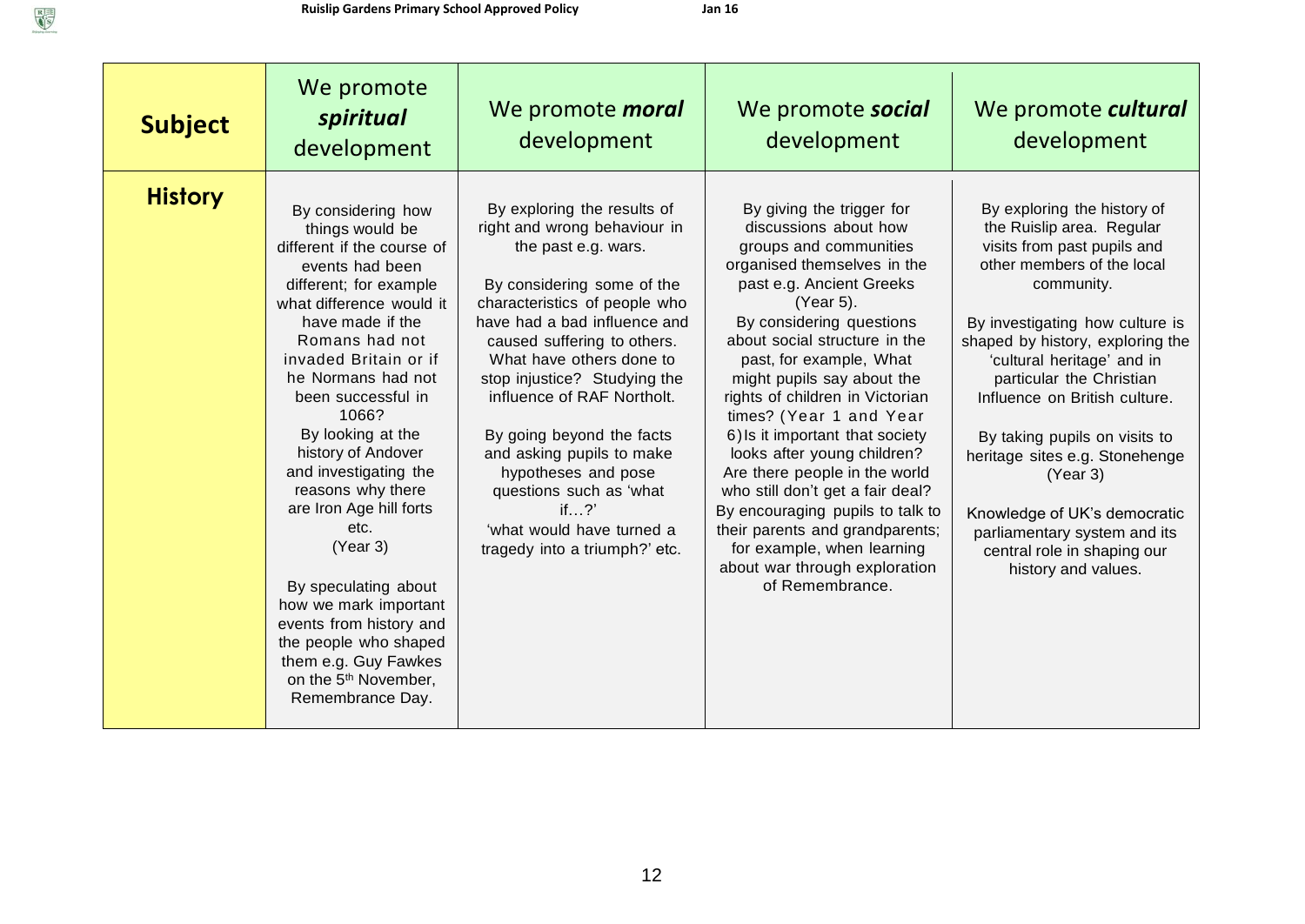| <b>Subject</b> | We promote<br>spiritual<br>development                                                                                                                                                                                                                                                                                                                                                                                                                                                               | We promote <i>moral</i><br>development                                                                                                                                                                                                                                                                                                                                        | We promote <b>social</b><br>development                                                                                                                                                                                                                                                                                                                                                  | We promote <i>cultural</i><br>development                                                                                                                                                                                                                              |
|----------------|------------------------------------------------------------------------------------------------------------------------------------------------------------------------------------------------------------------------------------------------------------------------------------------------------------------------------------------------------------------------------------------------------------------------------------------------------------------------------------------------------|-------------------------------------------------------------------------------------------------------------------------------------------------------------------------------------------------------------------------------------------------------------------------------------------------------------------------------------------------------------------------------|------------------------------------------------------------------------------------------------------------------------------------------------------------------------------------------------------------------------------------------------------------------------------------------------------------------------------------------------------------------------------------------|------------------------------------------------------------------------------------------------------------------------------------------------------------------------------------------------------------------------------------------------------------------------|
| Geography      | By using Google<br>maps and asking<br>pupils to imagine<br>what it might be like<br>to live in different<br>parts of the world<br>e.g. The Gambia in<br>Year 2.<br>By making links with<br>history when<br>exploring the<br>environment and<br>speculating on why<br>the landscape is as it<br>is i.e. in the local area<br>study in Year 1.<br>By comparing their lives<br>with pupils living in<br>other countries or other<br>part of the UK, possibly<br>through a schools<br>linking programme. | By considering how people<br>treat the environment; posing<br>questions such as, 'How are<br>we changing our<br>surroundings<br>- are some things for the<br>better and others for the<br>worse?' Who benefits and<br>who suffers? What should<br>be our personal response to<br>these? Who should look<br>after our environment?<br>By maintaining our Eco school<br>status. | By providing positive and<br>effective links with the<br>community, both locally in<br>Ruilsip (part of the<br>Grand Cluster) and<br>through linking with other<br>schools with different<br>demographics both in the<br>UK and globally.<br>By considering social<br>responsibility e.g. care for the<br>environment in Year 2 and<br>impact of traffic on the local<br>area in Year 1. | By making links with<br>other countries through<br>schools linking and<br>cultural theme days e.g.<br>The Gambia in Year 2.<br>By exploring cultures that have<br>had, and still have an impact on<br>the local area e.g. Polish<br>community (Polish War<br>Memorial) |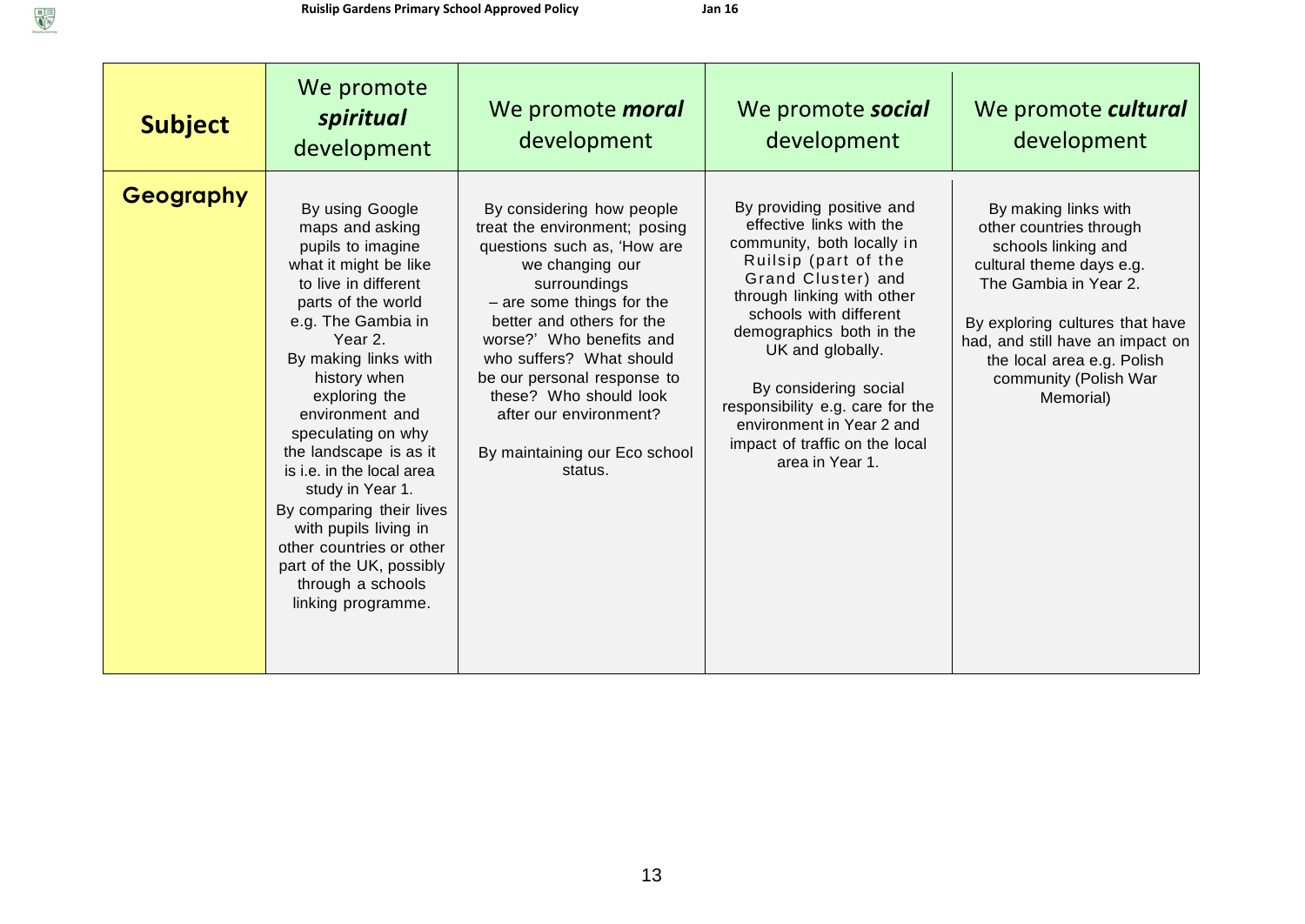$\begin{picture}(120,110) \put(0,0){\line(1,0){150}} \put(15,0){\line(1,0){150}} \put(15,0){\line(1,0){150}} \put(15,0){\line(1,0){150}} \put(15,0){\line(1,0){150}} \put(15,0){\line(1,0){150}} \put(15,0){\line(1,0){150}} \put(15,0){\line(1,0){150}} \put(15,0){\line(1,0){150}} \put(15,0){\line(1,0){150}} \put(15,0){\line(1,0){150$ 

| <b>Subject</b> | We promote<br>spiritual<br>development                                                                                                                                                                                                                                                                                                                                                                                                                                                                                                                                                                    | We promote <i>moral</i><br>development                                                                                                                                                                                                                                                                                                                                                                                                                                                                                                                                    | We promote social<br>development                                                                                                                                                                                                                                                                        | We promote cultural<br>development                                                                                                                                                                                                                                                                                                                                                                                                                                                     |
|----------------|-----------------------------------------------------------------------------------------------------------------------------------------------------------------------------------------------------------------------------------------------------------------------------------------------------------------------------------------------------------------------------------------------------------------------------------------------------------------------------------------------------------------------------------------------------------------------------------------------------------|---------------------------------------------------------------------------------------------------------------------------------------------------------------------------------------------------------------------------------------------------------------------------------------------------------------------------------------------------------------------------------------------------------------------------------------------------------------------------------------------------------------------------------------------------------------------------|---------------------------------------------------------------------------------------------------------------------------------------------------------------------------------------------------------------------------------------------------------------------------------------------------------|----------------------------------------------------------------------------------------------------------------------------------------------------------------------------------------------------------------------------------------------------------------------------------------------------------------------------------------------------------------------------------------------------------------------------------------------------------------------------------------|
| <b>RE</b>      | By experiencing wonder<br>and joy through learning<br>about and from stories,<br>celebrations, rituals and<br>different expressions of<br>religion and world views<br>- Christianity and<br>Hinduism in KS1<br>extending to include<br>Judaism and Islam in<br><b>KS2.</b><br>By asking and<br>responding to<br>questions of meaning<br>and purpose.<br>By considering 'big<br>questions' about<br>God and the<br>world.<br>By exploring spiritual<br>practices such as worship<br>and prayer, and<br>considering the impact of<br>these on believers and<br>فتنبيذ الملاحظة المفاريد والمستنبذ المستنبذة | By exploring morality<br>including rules, teachings and<br>commands such as The<br>School Behaviour Policy, The<br>Ten commandments, the<br>sayings (hadith) of<br>Muhammad in Year 6.<br>By investigating the<br>importance of service<br>to<br>others in Christianity, Sikhism,<br>Hinduism and Buddhism.<br>By exploring religious<br>perspectives and responses<br>to evil and suffering in the<br>world<br>By asking questions about<br>the purpose and meaning of<br>reconciliation and salvation<br>e.g. exploring Yom Kippur<br>and the Christian Easter<br>storv | By exploring the<br>qualities which are<br>valued by our school<br>as well as a civilized<br>society $-$<br>thoughtfulness,<br>honesty, respect for<br>difference,<br>independence and<br>interdependence.<br>By asking questions about the<br>social impact of religion at an<br>age appropriate level | By exploring similarities<br>and differences between<br>faiths and cultures -<br>Christianity and Hinduism<br>in KS1 extending to<br>include Judaism and<br>Islam in KS2.<br>By considering in particular.<br>different cultural expressions<br>of different religions.<br>By learning about UK Saints,<br>especially through<br>celebration of these in<br>worship.<br>By engaging with text, artefacts<br>and other sources from different<br>cultures and religious<br>backgrounds. |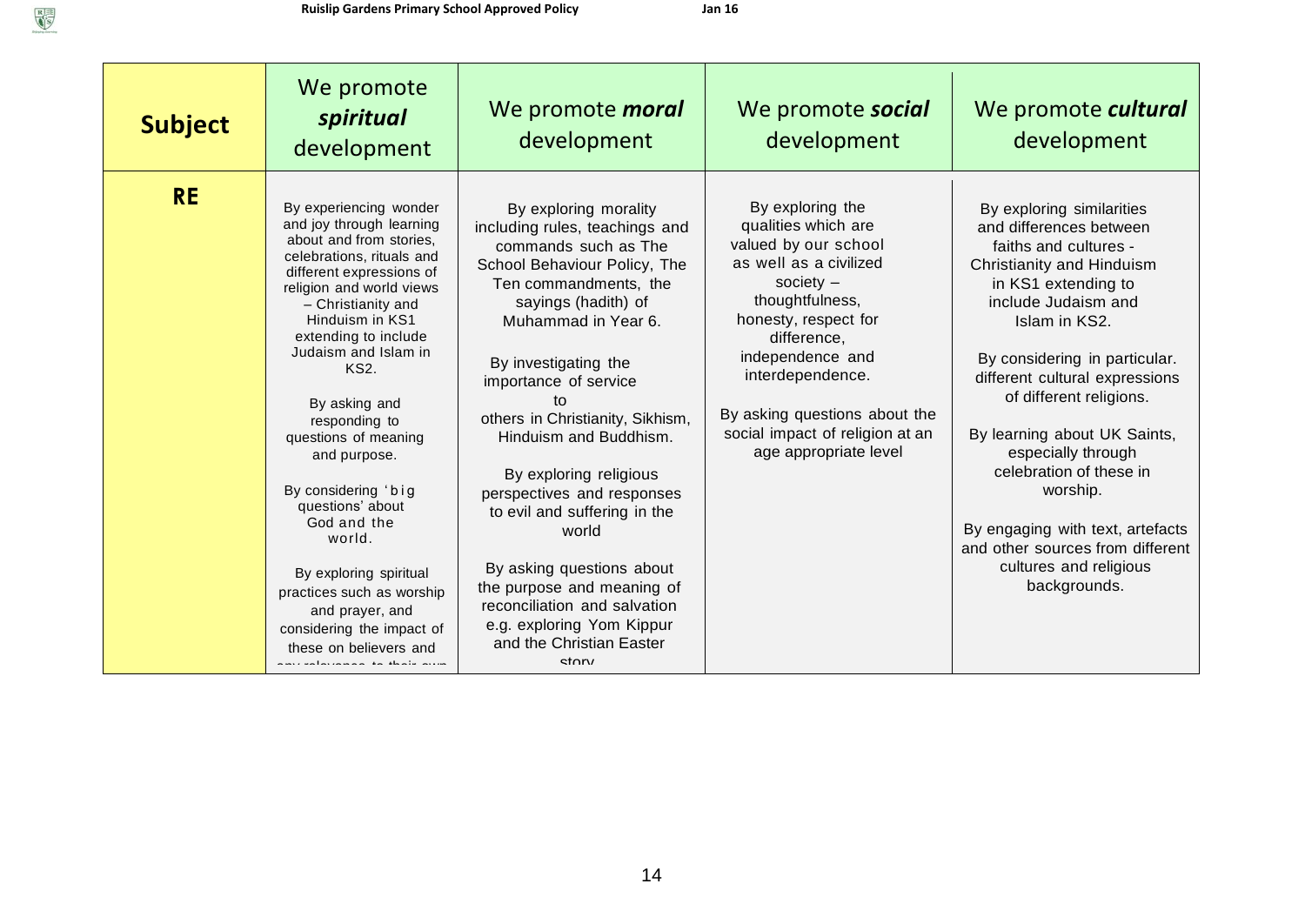| <b>Subject</b>                                                                      | We promote<br>spiritual<br>development                                                                                                                                                                                                                                                                                                                                                                                              | We promote <i>moral</i><br>development                                                                                                                                                                                                                | We promote social<br>development                                                                                                                                                                                                                                                                                                                                                                                                                                                                                                                                                        | We promote cultural<br>development                                                                                                                                                                                                                 |
|-------------------------------------------------------------------------------------|-------------------------------------------------------------------------------------------------------------------------------------------------------------------------------------------------------------------------------------------------------------------------------------------------------------------------------------------------------------------------------------------------------------------------------------|-------------------------------------------------------------------------------------------------------------------------------------------------------------------------------------------------------------------------------------------------------|-----------------------------------------------------------------------------------------------------------------------------------------------------------------------------------------------------------------------------------------------------------------------------------------------------------------------------------------------------------------------------------------------------------------------------------------------------------------------------------------------------------------------------------------------------------------------------------------|----------------------------------------------------------------------------------------------------------------------------------------------------------------------------------------------------------------------------------------------------|
| PSHE/<br><b>Circle</b><br>Time/<br><b>Themed</b><br><b>Days and</b><br><b>Weeks</b> | By developing an<br>awareness of and<br>responding to<br>others' needs and<br>wants.<br>By exploring<br>meaning and<br>purpose for<br>individuals and<br>society.<br>By developing resilience<br>and inner strength.<br>By exploring spiritual<br>practices such as<br>worship and prayer, and<br>considering the impact<br>of these on believers<br>and any relevance to<br>their own life<br>Life Bus lessons and<br>annual visit | By exploring what is right<br>and wrong and to work out<br>what we need to do in this<br>particular community to make<br>sure everyone thrives.<br>By making explicit links to the<br>school's distinctive ethos<br>Life Bus lessons and annual visit | By helping pupils to engage<br>in a democratic process for<br>agreeing the rules for<br>community life e.g. creating<br>class charters each new<br>school year.<br>By creating opportunities for<br>pupils to exercise leadership<br>and responsibility through<br>membership of School Council,<br>JRSOs, MRSOs, ECO Warriors,<br>Year 6 Circle Time Leaders,<br>Playground Rangers, Reading<br>Buddies. Pupils might be asked<br>'Why do we think this is<br>important?' 'What could we do<br>about it?' 'Who would like to<br>take it further?'<br>Life Bus lessons and annual visit | By exploring how different<br>cultures can offer great insights<br>into how we lead our lives.<br>By providing pupils with<br>opportunities to make choices<br>about aspects of classroom and<br>school life.<br>Life Bus lessons and annual visit |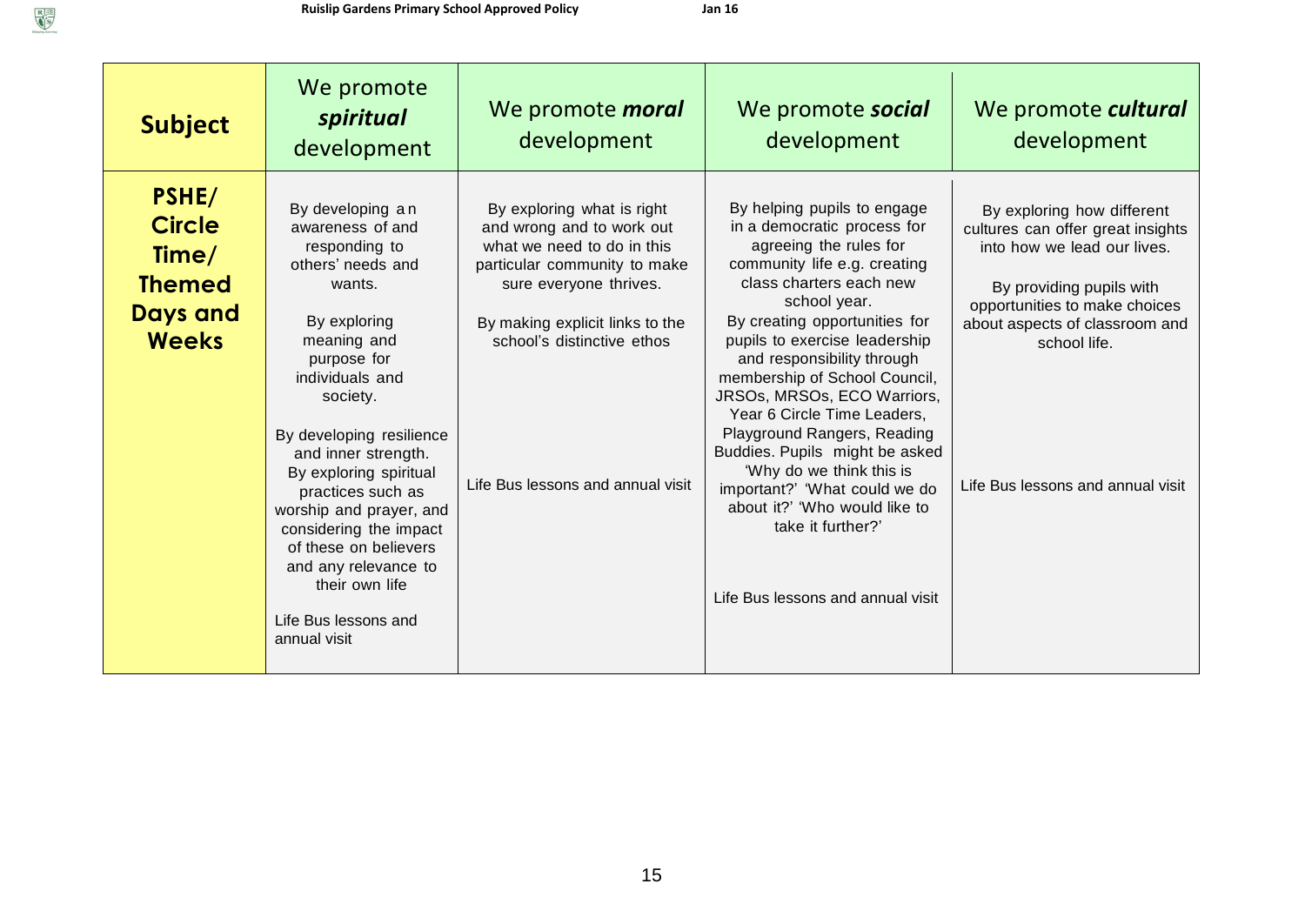| <b>Subject</b>                  | We promote<br>spiritual<br>development                                                                                                                                                                                                                                                                                                                                                                                                                                                                                                                                                                                                             | We promote <i>moral</i><br>development                                                                                                                                                              | We promote social<br>development                                                                                                                                                                                                                                                                                                                              | We promote cultural<br>development                                                                                                                                                                                                                                                                                                                                                                            |
|---------------------------------|----------------------------------------------------------------------------------------------------------------------------------------------------------------------------------------------------------------------------------------------------------------------------------------------------------------------------------------------------------------------------------------------------------------------------------------------------------------------------------------------------------------------------------------------------------------------------------------------------------------------------------------------------|-----------------------------------------------------------------------------------------------------------------------------------------------------------------------------------------------------|---------------------------------------------------------------------------------------------------------------------------------------------------------------------------------------------------------------------------------------------------------------------------------------------------------------------------------------------------------------|---------------------------------------------------------------------------------------------------------------------------------------------------------------------------------------------------------------------------------------------------------------------------------------------------------------------------------------------------------------------------------------------------------------|
| <b>Art and</b><br><b>Design</b> | By providing plenty of<br>rich opportunities for<br>pupils both to explore<br>the spiritual<br>dimension and natural<br>phenomena e.g.<br>Northern Lights, the<br>sea.<br>By exploring different<br>artists' interpretations<br>of a key figure or<br>event and asking what<br>the artist was trying to<br>convey e.g. Jesus in<br>RE.<br>By exploring ideas,<br>feelings and meaning<br>to make sense of them<br>in a personal way in<br>their own creative<br>work, and to make<br>connections with<br>others.<br>By promoting the<br>process of<br>'reviewing and<br>evaluating'; for example,<br>visiting a museum and<br>associated follow-up | By exploring how<br>emotions and inner<br>feelings are expressed<br>though painting, sculpture<br>and architecture.<br>By responses to and use of<br>visual images to evoke a range<br>of emotions. | By sharing of resources.<br>By exploring social<br>conflict and resolution.<br>By exploring art as a powerful<br>social tool e.g. in advertising, in<br>representing particular groups.<br>By learning to value different<br>ideas and contributions and<br>develop respect for the ideas<br>and opinions of others and to<br>work on collaborative projects. | By experiencing a wide<br>range of creative media from<br>around the world.<br>By developing aesthetic and<br>critical awareness at an age<br>appropriate level.<br>Helping pupils to recognize how<br>images and artefacts can have<br>an influence on the way people<br>think and feel, and to<br>understand the ideas, beliefs<br>and values behind their making.<br>By working towards Artsmark<br>award. |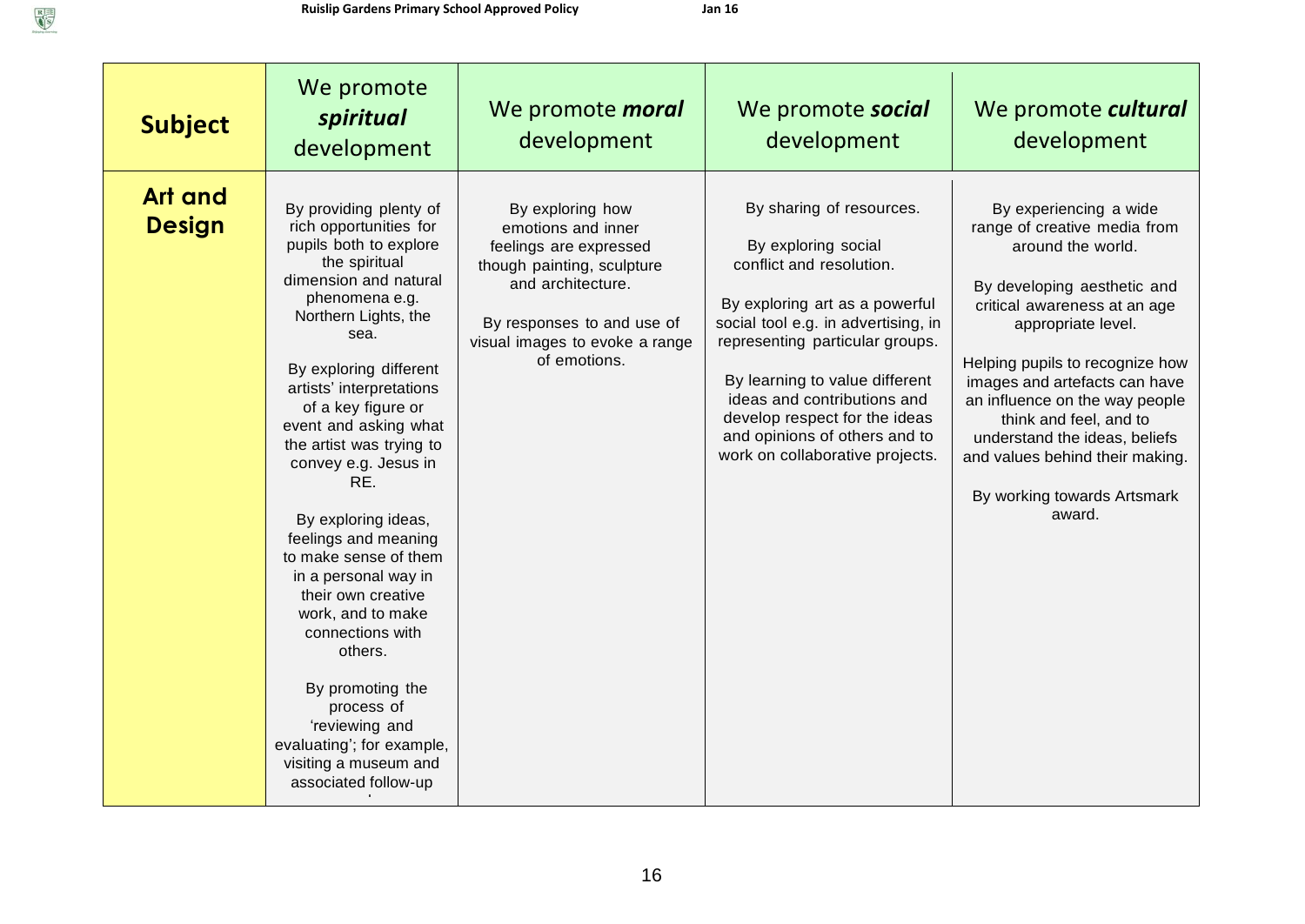| <b>Subject</b> | We promote<br>spiritual<br>development                                                                                                                                                                                                                                                                                                                                          | We promote <i>moral</i><br>development                                                                                                                                                                                            | We promote <b>social</b><br>development                                                                                                                                                                                                                                                                                                                                                                                                                     | We promote cultural<br>development                                                                                                                                                                                                                                                                                                                                                                                 |
|----------------|---------------------------------------------------------------------------------------------------------------------------------------------------------------------------------------------------------------------------------------------------------------------------------------------------------------------------------------------------------------------------------|-----------------------------------------------------------------------------------------------------------------------------------------------------------------------------------------------------------------------------------|-------------------------------------------------------------------------------------------------------------------------------------------------------------------------------------------------------------------------------------------------------------------------------------------------------------------------------------------------------------------------------------------------------------------------------------------------------------|--------------------------------------------------------------------------------------------------------------------------------------------------------------------------------------------------------------------------------------------------------------------------------------------------------------------------------------------------------------------------------------------------------------------|
| <b>Music</b>   | By allowing pupils<br>to show their<br>delight and<br>curiosity in<br>creating their own<br>sounds.<br>By making links<br>between their<br>learning in RE,<br>Geography etc. with<br>music being played<br>as background i.e.<br>Christmas Carols,<br>African music.<br>By considering<br>how music<br>makes one feel<br>and can<br>'move us' deeply.<br>(Choirs visiting local | By exploring how music can<br>convey human emotions<br>such as sadness, joy, anger<br>etc.<br>By appreciating the self-<br>discipline required to learn a<br>musical instrument e.g.<br>peripatetic lessons and<br>Recorder club. | By exploring how an<br>ensemble or orchestra<br>works together<br>By discussing and<br>experimenting with what<br>would happen if<br>musicians in a<br>band/group didn't co-<br>operate.<br>By appreciating how music is<br>used in different ways in<br>different settings e.g. for<br>pleasure, for worship, to help<br>people relax.<br>Membership of choirs and<br>participation in Class<br>assemblies and Christmas and<br><b>Summer Productions.</b> | By giving all pupils an<br>opportunity to learn a<br>musical instrument and to<br>take part regularly in singing<br>in each worship and for<br>longer periods on a Thursday<br>morning in Hymn Practice<br>each week.<br>By encouraging pupils to<br>listen and respond to<br>traditions from around the<br>world e.g. Music lessons.<br>By appreciating musical<br>expression from different<br>times and places. |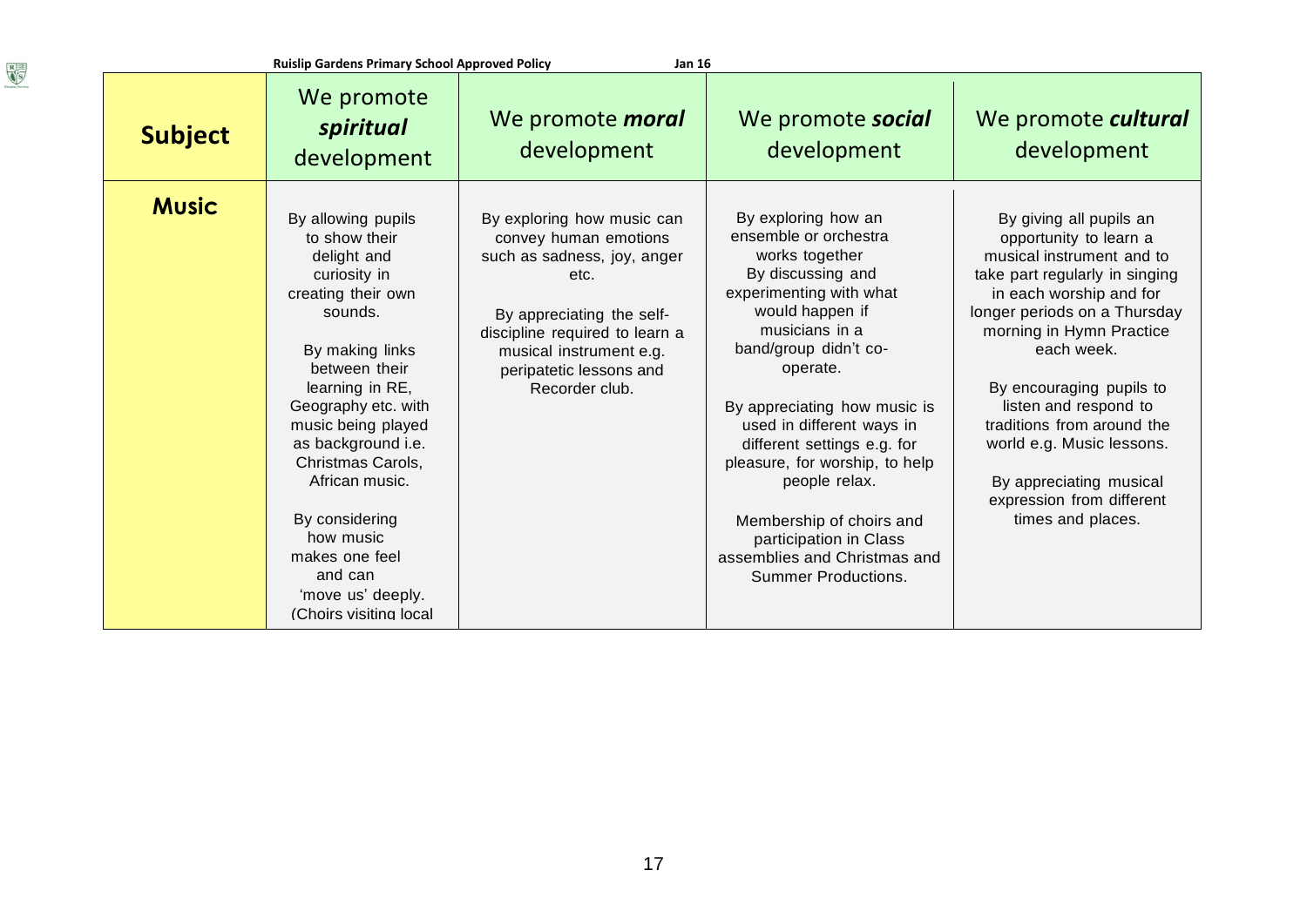| <b>Ruislip Gardens Primary School Approved Policy</b><br><b>Jan 16</b> |                                                                                                                                                                                                 |                                                                                                                                                                             |                                                                                                                                                                                  |                                                                                                                                                   |
|------------------------------------------------------------------------|-------------------------------------------------------------------------------------------------------------------------------------------------------------------------------------------------|-----------------------------------------------------------------------------------------------------------------------------------------------------------------------------|----------------------------------------------------------------------------------------------------------------------------------------------------------------------------------|---------------------------------------------------------------------------------------------------------------------------------------------------|
| <b>Subject</b>                                                         | We promote<br>spiritual<br>development                                                                                                                                                          | We promote <i>moral</i><br>development                                                                                                                                      | We promote <b>social</b><br>development                                                                                                                                          | We promote cultural<br>development                                                                                                                |
| <b>Drama</b>                                                           | By allowing for insight,<br>self- expression and the<br>chance to walk in<br>someone else's shoes<br>e.g. Wizard theatre,<br>Power of Reading role<br>play opportunities.<br>Cat's Grin Theatre | By expressing what it feels like<br>to be wronged and what<br>remedies might make things<br>better for the injured e.g. during<br>Anti-bullying Week.<br>Cat's Grin Theatre | By exploring similarities and<br>differences and how respect<br>for others can be<br>expressed.<br>By building self- esteem and<br>encouraging self worth.<br>Cat's Grin Theatre | By taking different roles<br>from other backgrounds.<br>By using different dramatic<br>conventions to encourage<br>empathy.<br>Cat's Grin Theatre |

 $\begin{tabular}{|c|c|} \hline R & \equiv \\ \hline $6^{\rm G}$ \\ \hline $8^{\rm G}$ \\ \hline \end{tabular}$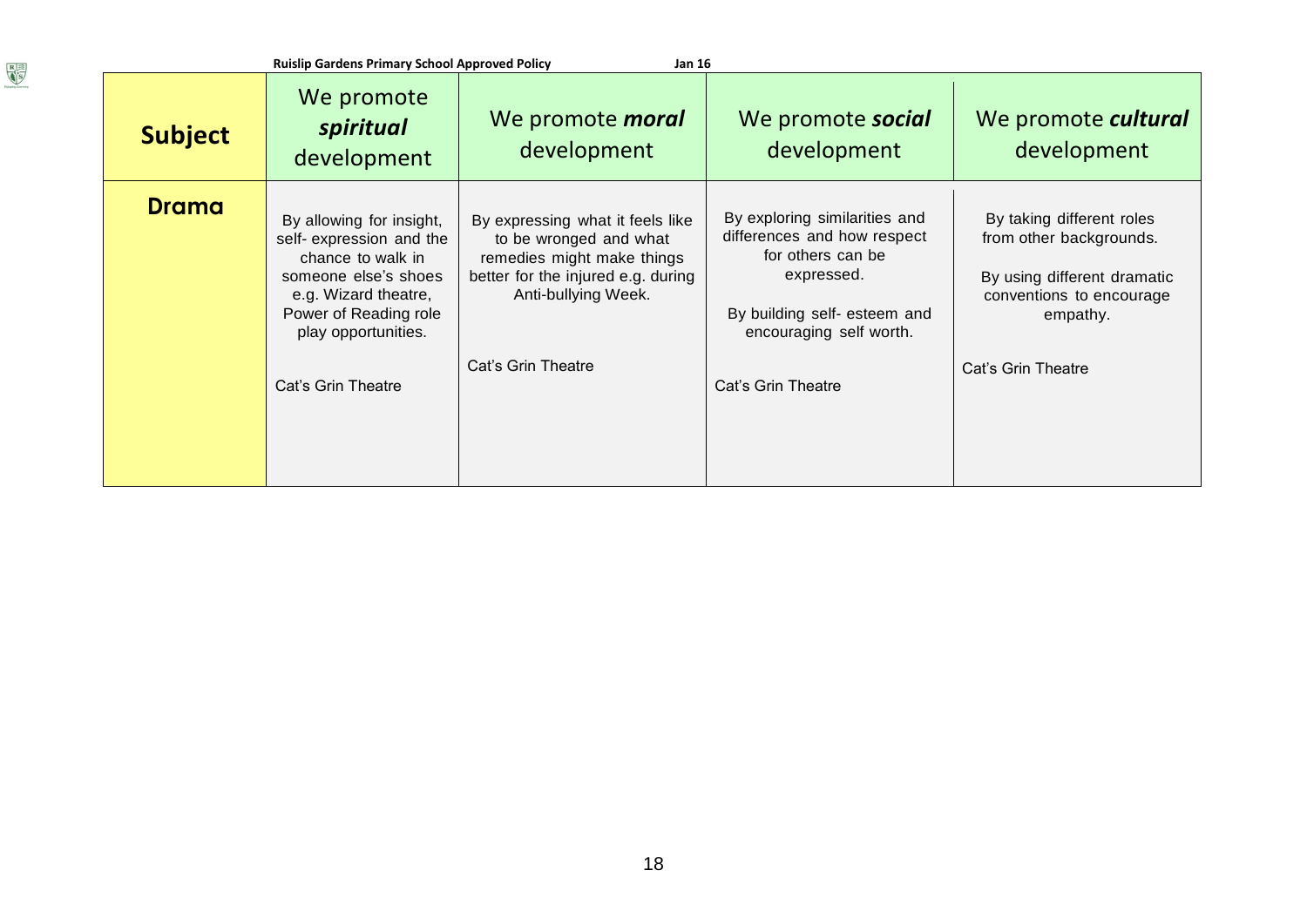| <b>Ruislip Gardens Primary School Approved Policy</b><br><b>Jan 16</b> |                                                                                                             |                                                                                                                 |                                                                                                                                                                    |                                                                                                                |  |
|------------------------------------------------------------------------|-------------------------------------------------------------------------------------------------------------|-----------------------------------------------------------------------------------------------------------------|--------------------------------------------------------------------------------------------------------------------------------------------------------------------|----------------------------------------------------------------------------------------------------------------|--|
| <b>Subject</b>                                                         | We promote<br>spiritual<br>development                                                                      | We promote <i>moral</i><br>development                                                                          | We promote social<br>development                                                                                                                                   | We promote cultural<br>development                                                                             |  |
| <b>Design and</b><br><b>Technology</b>                                 | By enjoying and<br>celebrating<br>personal creativity.<br>By reviewing and<br>evaluating created<br>things. | By raising questions about the<br>effect of technological change<br>on human life and the world<br>around them. | By exploring dilemmas that<br>individuals may face and<br>developing practical solutions<br>to these problems<br>By making a contribution to the<br>Winter market. | By considering<br>cultural influences on<br>design<br>By asking questions about<br>functionality v aesthetics. |  |

 $\begin{tabular}{|c|c|} \hline R & \equiv \\ \hline $6^{\rm G}$ \\ \hline $8^{\rm G}$ \\ \hline \end{tabular}$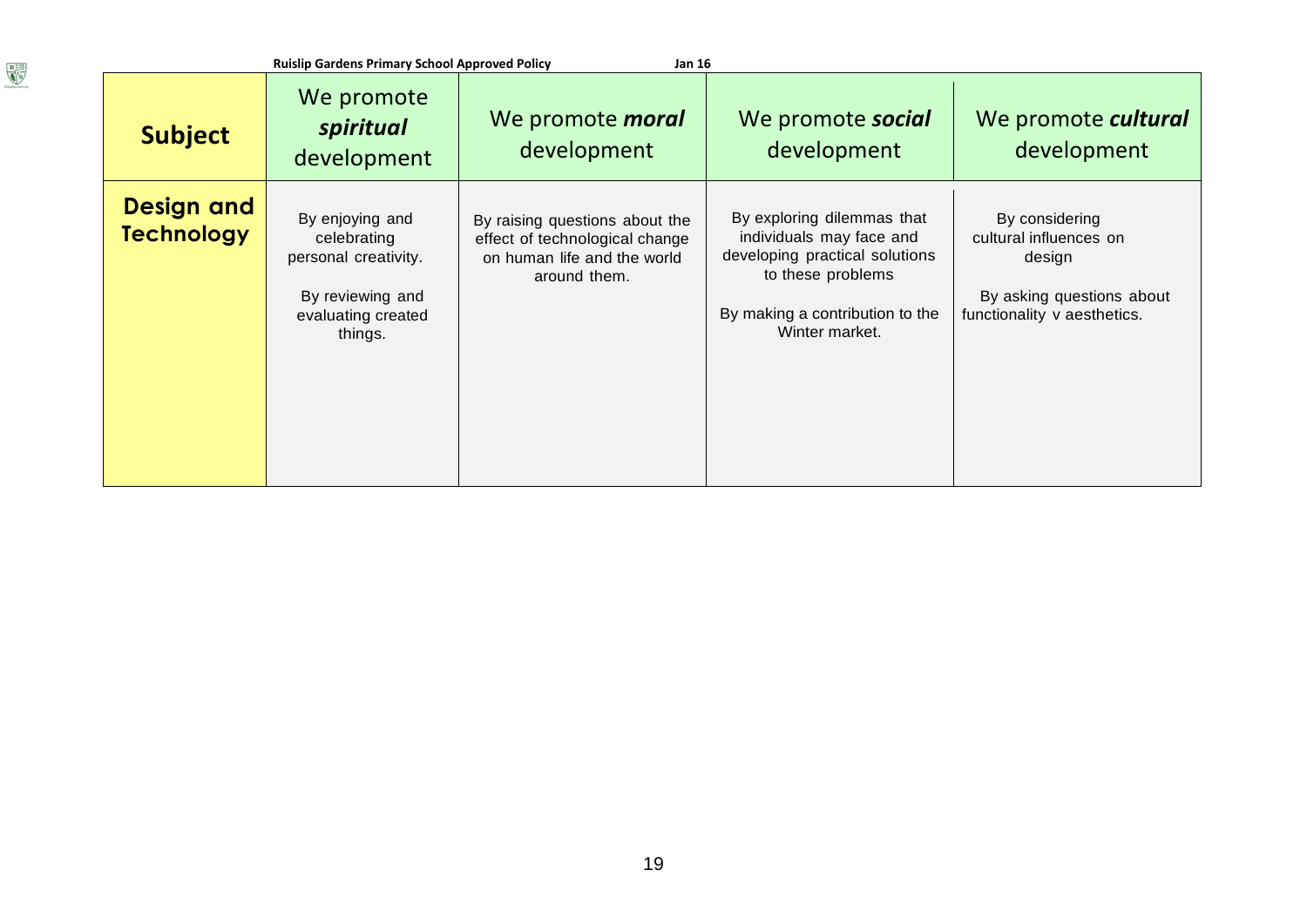| <b>Ruislip Gardens Primary School Approved Policy</b><br><b>Jan 16</b> |                                                                                                                                                                                                                 |                                                                                                                                                                                                                                                                                                                                                                                                     |                                                                                                                                                                                                                                                                                                                                                 |                                                                                                                                                                       |
|------------------------------------------------------------------------|-----------------------------------------------------------------------------------------------------------------------------------------------------------------------------------------------------------------|-----------------------------------------------------------------------------------------------------------------------------------------------------------------------------------------------------------------------------------------------------------------------------------------------------------------------------------------------------------------------------------------------------|-------------------------------------------------------------------------------------------------------------------------------------------------------------------------------------------------------------------------------------------------------------------------------------------------------------------------------------------------|-----------------------------------------------------------------------------------------------------------------------------------------------------------------------|
| <b>Subject</b>                                                         | We promote<br>spiritual<br>development                                                                                                                                                                          | We promote <i>moral</i><br>development                                                                                                                                                                                                                                                                                                                                                              | We promote social<br>development                                                                                                                                                                                                                                                                                                                | We promote cultural<br>development                                                                                                                                    |
| <b>Computing</b>                                                       | By wondering at the<br>power of the digital<br>age e.g. use of the<br>internet<br>By understanding the<br>advantages and<br>limitations of ICT.<br>By using the internet as<br>a gateway to big life<br>issues. | By exploring the moral<br>issues surrounding the use<br>of data.<br>By considering the benefits<br>and potential dangers of the<br>internet $-$ e.g. campaigns for<br>charities and injustice as a<br>force for good. Cyber bullying<br>as a danger (Anti-bullying<br>week and booklets distributed<br>to every family)<br>By considering the vision of<br>those involved in developing<br>the web. | By links through digital<br>media services with other<br>schools and communities.<br>By highlighting ways to<br>stay safe when using on<br>line services and social<br>media<br>By being prepared to work with<br>technology to forge new<br>relationships.<br>By discussing the impact of ICT<br>on the ways people<br>communicate e.g. Skype. | By exploring human<br>achievements and creativity<br>in relation to worldwide<br>communications.<br>By developing a sense of awe<br>and wonder at human<br>ingenuity. |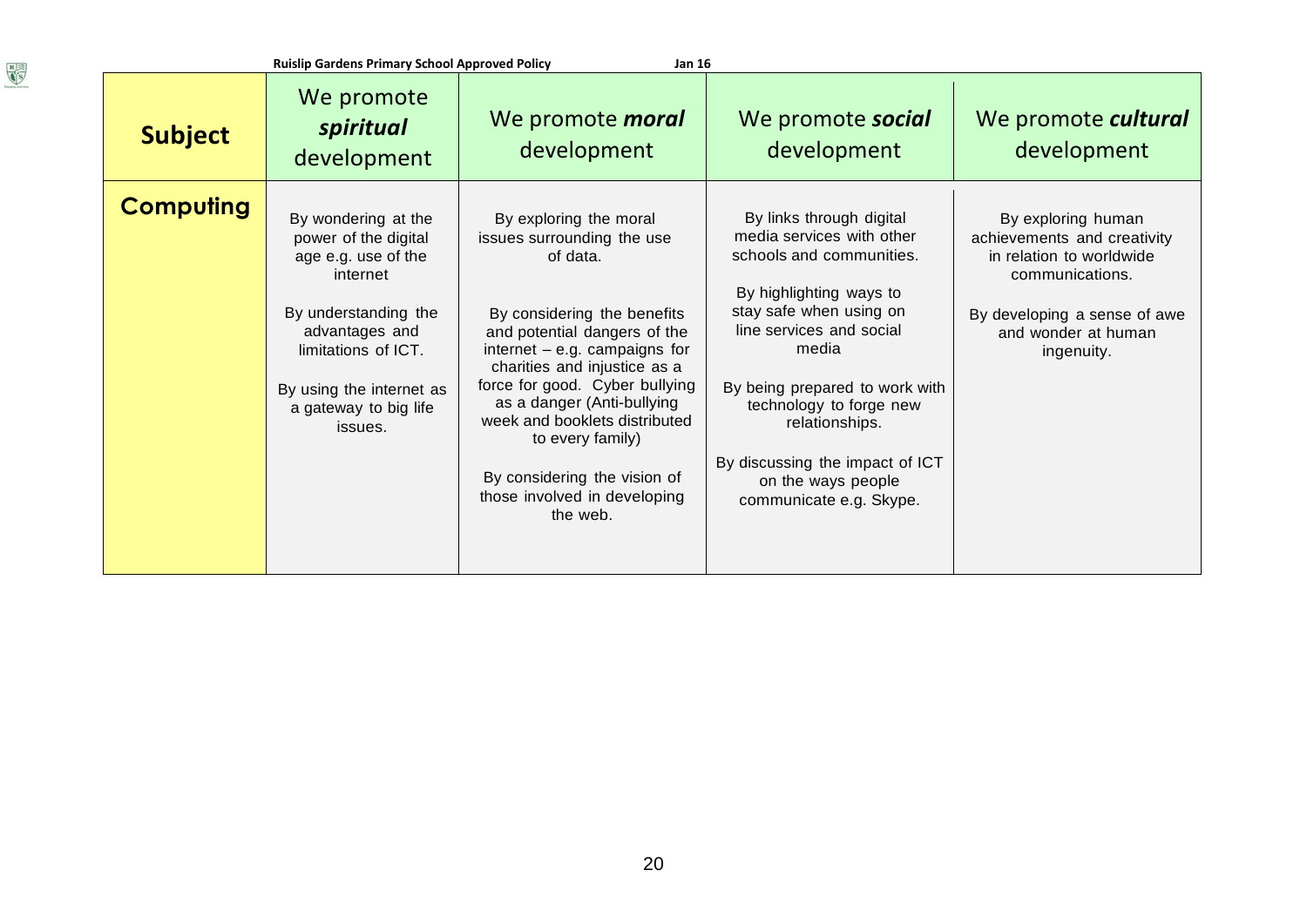| <b>Subject</b> | We promote<br>spiritual<br>development                                                                                                                                                                                                                                                                                                                                                                                          | We promote <i>moral</i><br>development                                                                                                                                                                                                                                                                             | We promote social<br>development                                                                                                                                                                                                                                                                                                                                                                                                                                                        | We promote cultural<br>development                                                                                                                                                                                                                                                                                                                                        |
|----------------|---------------------------------------------------------------------------------------------------------------------------------------------------------------------------------------------------------------------------------------------------------------------------------------------------------------------------------------------------------------------------------------------------------------------------------|--------------------------------------------------------------------------------------------------------------------------------------------------------------------------------------------------------------------------------------------------------------------------------------------------------------------|-----------------------------------------------------------------------------------------------------------------------------------------------------------------------------------------------------------------------------------------------------------------------------------------------------------------------------------------------------------------------------------------------------------------------------------------------------------------------------------------|---------------------------------------------------------------------------------------------------------------------------------------------------------------------------------------------------------------------------------------------------------------------------------------------------------------------------------------------------------------------------|
| <b>PE</b>      | By delighting in<br>movement,<br>particularly when<br>pupils are able to<br>show spontaneity.<br>By taking part in<br>activities such as<br>dance, games and<br>gymnastics which<br>help pupils to<br>become more<br>focused, connected<br>and creative.<br>By being aware of one's<br>own strengths and<br>limitations e.g. Year 4<br>swimming lessons,<br>participation in Sports<br>Day.<br>A-Life week and Forest<br>School | By discussing fair play and the<br>value of team work.<br>By developing qualities of self-<br>discipline, commitment and<br>perseverance.<br>By developing sportsmanship<br>e.g. through shaking the hand<br>of a competitor at the end of an<br>event, regardless of the result.<br>A-Life week and Forest School | By developing a<br>sense of belonging<br>and self-esteem<br>through team work<br>to create a dance,<br>participate in a race<br>etc.<br>By developing a sense<br>of community identity<br>through taking part in<br>inter school events.<br>By offering a variety of<br>extra-curricular<br>sporting activities that<br>are cross phase/year<br>group, enabling<br>pupils' to work<br>together in a variety<br>of different groupings<br>and contexts.<br>A-Life week and Forest School | By learning about the<br>history of sport, and<br>where they originate<br>from e.g. The Olympics<br>when studying the<br>Greeks.<br>By making links with<br>national and global<br>sporting events such as<br>the World Cup and the<br>Olympics.<br>By exploring rituals<br>surrounding sporting<br>activities e.g. medal<br>ceremonies.<br>A-Life week and Forest School |

 $\begin{tabular}{|c|c|} \hline R & \equiv \\ \hline $6^{\rm G}$ \\ \hline $8^{\rm G}$ \\ \hline \end{tabular}$